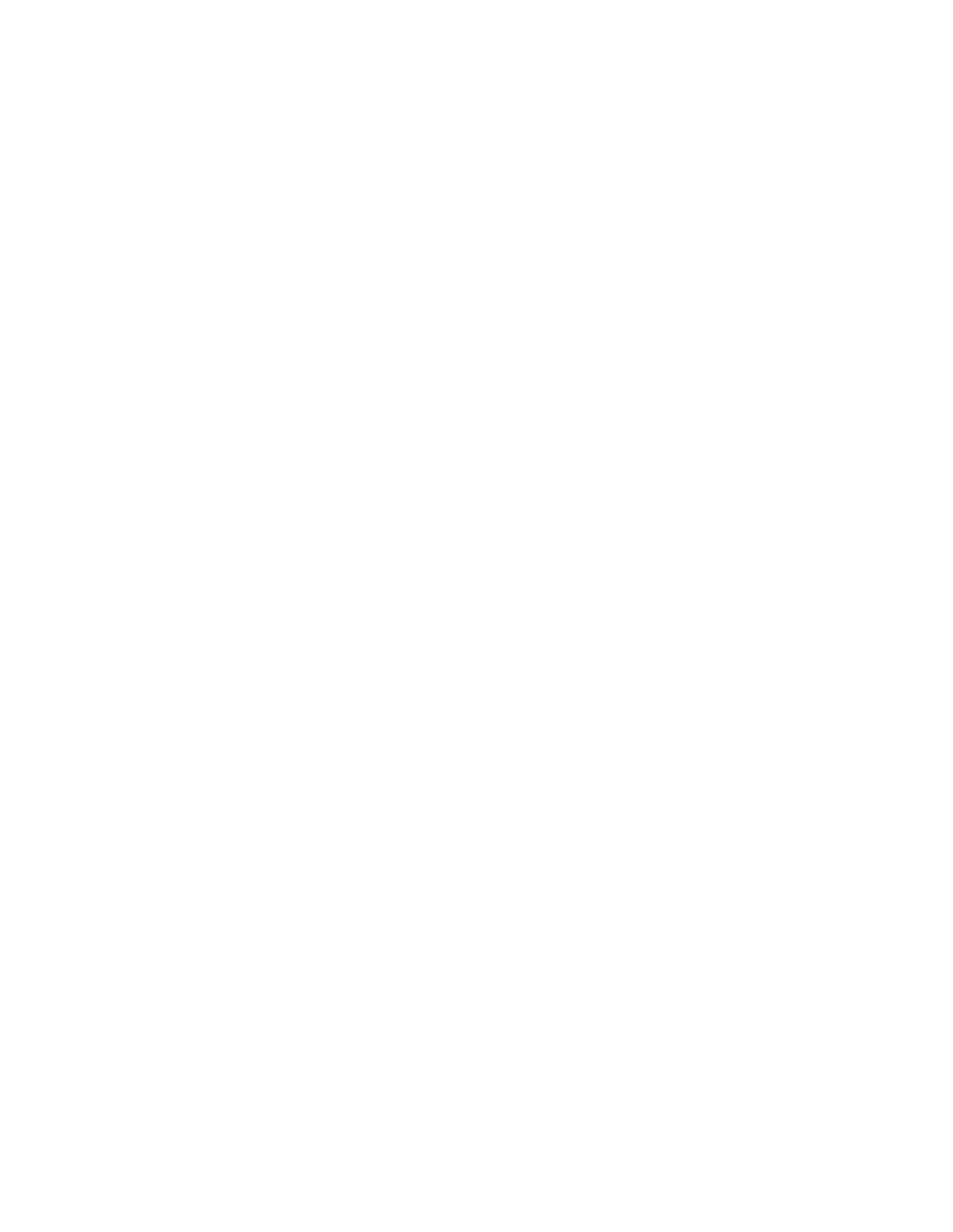# **VIRGINIA REGISTER INFORMATION PAGE**

<span id="page-2-0"></span>**THE VIRGINIA REGISTER OF REGULATIONS** is an official state publication issued every other week throughout the year. Indexes are published quarterly, and are cumulative for the year. The *Virginia Register* has several functions. The new and amended sections of regulations, both as proposed and as finally adopted, are required by law to be published in the *Virginia Register*. In addition, the *Virginia Register* is a source of other information about state government, including petitions for rulemaking, emergency regulations, executive orders issued by the Governor, and notices of public hearings on regulations.

#### **ADOPTION, AMENDMENT, AND REPEAL OF REGULATIONS**

An agency wishing to adopt, amend, or repeal regulations must first publish in the *Virginia Register* a notice of intended regulatory action; a basis, purpose, substance and issues statement; an economic impact analysis prepared by the Department of Planning and Budget; the agency's response to the economic impact analysis; a summary; a notice giving the public an opportunity to comment on the proposal; and the text of the proposed regulation.

Following publication of the proposal in the Virginia Register, the promulgating agency receives public comments for a minimum of 60 days. The Governor reviews the proposed regulation to determine if it is necessary to protect the public health, safety and welfare, and if it is clearly written and easily understandable. If the Governor chooses to comment on the proposed regulation, his comments must be transmitted to the agency and the Registrar no later than 15 days following the completion of the 60-day public comment period. The Governor's comments, if any, will be published in the *Virginia Register*. Not less than 15 days following the completion of the 60-day public comment period, the agency may adopt the proposed regulation.

The Joint Commission on Administrative Rules (JCAR) or the appropriate standing committee of each house of the General Assembly may meet during the promulgation or final adoption process and file an objection with the Registrar and the promulgating agency. The objection will be published in the *Virginia Register*. Within 21 days after receipt by the agency of a legislative objection, the agency shall file a response with the Registrar, the objecting legislative body, and the Governor.

When final action is taken, the agency again publishes the text of the regulation as adopted, highlighting all changes made to the proposed regulation and explaining any substantial changes made since publication of the proposal. A 30-day final adoption period begins upon final publication in the *Virginia Register*.

The Governor may review the final regulation during this time and, if he objects, forward his objection to the Registrar and the agency. In addition to or in lieu of filing a formal objection, the Governor may suspend the effective date of a portion or all of a regulation until the end of the next regular General Assembly session by issuing a directive signed by a majority of the members of the appropriate legislative body and the Governor. The Governor's objection or suspension of the regulation, or both, will be published in the *Virginia Register*. If the Governor finds that changes made to the proposed regulation have substantial impact, he may require the agency to provide an additional 30-day public comment period on the changes. Notice of the additional public comment period required by the Governor will be published in the *Virginia Register*.

The agency shall suspend the regulatory process for 30 days when it receives requests from 25 or more individuals to solicit additional public comment, unless the agency determines that the changes have minor or inconsequential impact.

A regulation becomes effective at the conclusion of the 30-day final adoption period, or at any other later date specified by the promulgating agency, unless (i) a legislative objection has been filed, in which event the regulation, unless withdrawn, becomes effective on the date specified, which shall be after the expiration of the 21-day objection period; (ii) the Governor exercises his authority to require the agency to provide for additional public comment, in which event the regulation, unless withdrawn, becomes effective on the date specified, which shall be after the expiration of the period for which the Governor has provided for additional public comment; (iii) the Governor and the General Assembly exercise their authority to suspend the effective date of a regulation until the end of the next regular legislative session; or (iv) the agency suspends the regulatory process, in which event the regulation, unless withdrawn, becomes effective on the date specified, which shall be after the expiration of the 30-day public comment period and no earlier than 15 days from publication of the readopted action.

A regulatory action may be withdrawn by the promulgating agency at any time before the regulation becomes final.

#### **FAST-TRACK RULEMAKING PROCESS**

Section 2.2-4012.1 of the Code of Virginia provides an exemption from certain provisions of the Administrative Process Act for agency regulations deemed by the Governor to be noncontroversial. To use this process, Governor's concurrence is required and advance notice must be provided to certain legislative committees. Fast-track regulations will become effective on the date noted in the regulatory action if no objections to using the process are filed in accordance with § 2.2-4012.1.

#### **EMERGENCY REGULATIONS**

Pursuant to § [2.2-4011](http://leg1.state.va.us/cgi-bin/legp504.exe?000+cod+2.2-4011) of the Code of Virginia, an agency, upon consultation with the Attorney General, and at the discretion of the Governor, may adopt emergency regulations that are necessitated by an emergency situation. An agency may also adopt an emergency regulation when Virginia statutory law or the appropriation act or federal law or federal regulation requires that a regulation be effective in 280 days or less from its enactment. The emergency regulation becomes operative upon its adoption and filing with the Registrar of Regulations, unless a later date is specified. Emergency regulations are limited to no more than 18 months in duration; however, may be extended for six months under certain circumstances as provided for in § 2.2-4011 D. Emergency regulations are published as soon as possible in the *Register*. During the time the emergency status is in effect, the agency may proceed with the adoption of permanent regulations through the usual procedures. To begin promulgating the replacement regulation, the agency must (i) file the Notice of Intended Regulatory Action with the Registrar within 60 days of the effective date of the emergency regulation and (ii) file the proposed regulation with the Registrar within 180 days of the effective date of the emergency regulation. If the agency chooses not to adopt the regulations, the emergency status ends when the prescribed time limit expires.

#### **STATEMENT**

The foregoing constitutes a generalized statement of the procedures to be followed. For specific statutory language, it is suggested that Article 2 (§ 2.2-4006 et seq.) of Chapter 40 of Title 2.2 of the Code of Virginia be examined carefully.

#### **CITATION TO THE** *VIRGINIA REGISTER*

The *Virginia Register* is cited by volume, issue, page number, and date. **29:5 VA.R. 1075-1192 November 5, 2012,** refers to Volume 29, Issue 5, pages 1075 through 1192 of the *Virginia Register* issued on November 5, 2012.

*The Virginia Register of Regulations* is published pursuant to Article 6 (§ 2.2-4031 et seq.) of Chapter 40 of Title 2.2 of the Code of Virginia.

Members of the Virginia Code Commission: **John S. Edwards,** Chair; **James M. LeMunyon,** Vice Chair, **Gregory D. Habeeb; Ryan T. McDougle; Pamela S. Baskervill; Robert L. Calhoun; Carlos L. Hopkins; E.M. Miller, Jr.; Thomas M. Moncure, Jr.; Christopher R. Nolen; Timothy Oksman; Charles S. Sharp; Robert L. Tavenner.**

Staff of the *Virginia Register:* **Jane D. Chaffin,** Registrar of Regulations; **Karen Perrine,** Assistant Registrar; **Anne Bloomsburg,** Regulations Analyst; **Rhonda Dyer,** Publications Assistant; **Terri Edwards,** Operations Staff Assistant.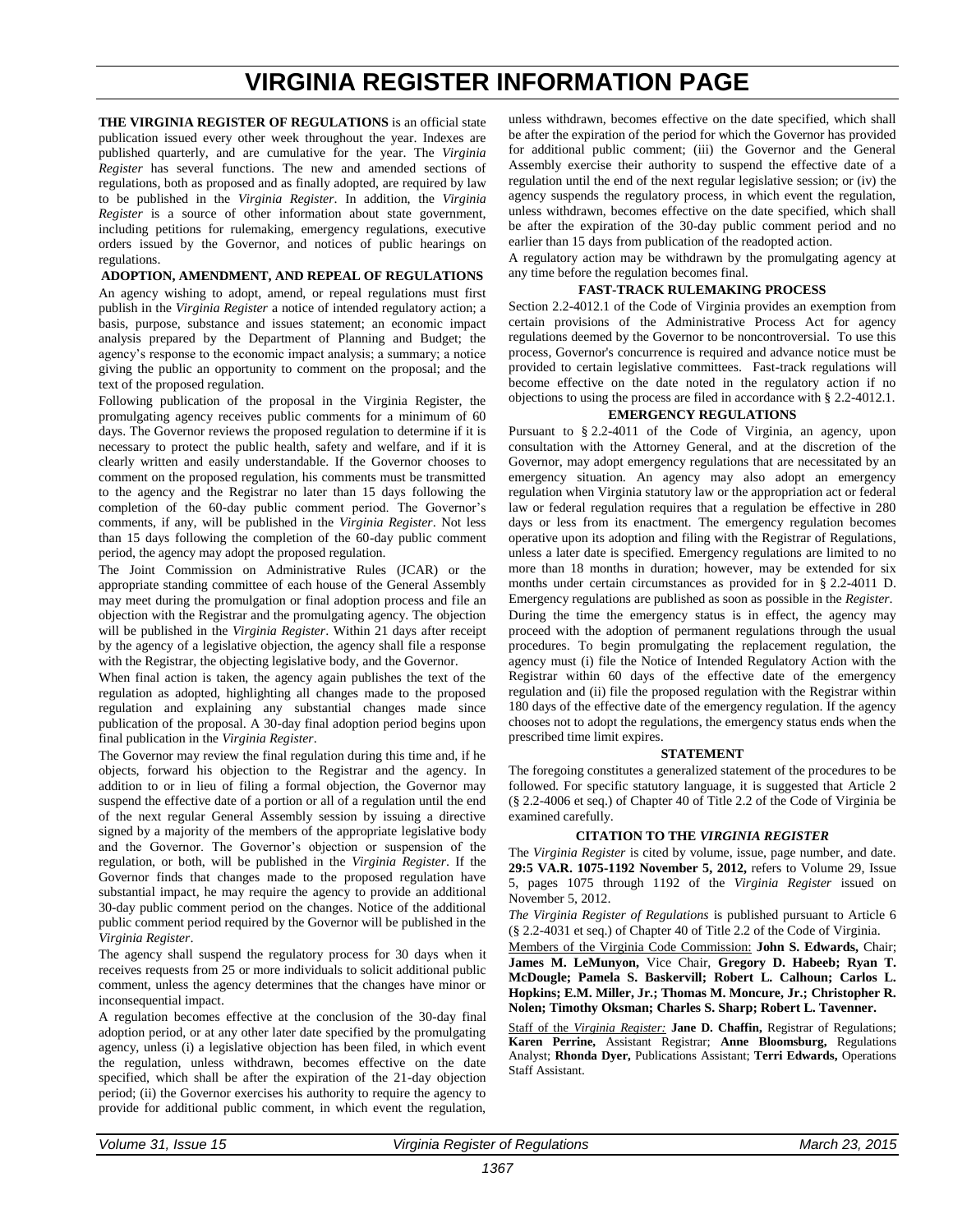# <span id="page-3-0"></span>**PUBLICATION SCHEDULE AND DEADLINES**

This schedule is available on the *Register*'s Internet home page (http://register.dls.virginia.gov).

| <b>Volume: Issue</b> | <b>Material Submitted By Noon*</b> | <b>Will Be Published On</b> |  |
|----------------------|------------------------------------|-----------------------------|--|
| 31:15                | March 4, 2015                      | March 23, 2015              |  |
| 31:16                | March 18, 2015                     | April 6, 2015               |  |
| 31:17                | April 1, 2015                      | April 20, 2015              |  |
| 31:18                | April 15, 2015                     | May 4, 2015                 |  |
| 31:19                | April 29, 2015                     | May 18, 2015                |  |
| 31:20                | May 13, 2015                       | June 1, 2015                |  |
| 31:21                | May 27, 2015                       | June 15, 2015               |  |
| 31:22                | June 10, 2015                      | June 29, 2015               |  |
| 31:23                | June 24, 2015                      | July 13, 2015               |  |
| 31:24                | July 8, 2015                       | July 27, 2015               |  |
| 31:25                | July 22, 2015                      | August 10, 2015             |  |
| 31:26                | August 5, 2015                     | August 24, 2015             |  |
| 32:1                 | August 19, 2015                    | September 7, 2015           |  |
| 32:2                 | September 2, 2015                  | September 21, 2015          |  |
| 32:3                 | September 16, 2015                 | October 5, 2015             |  |
| 32:4                 | September 30, 2015                 | October 19, 2015            |  |
| 32:5                 | October 14, 2015                   | November 2, 2015            |  |
| 32:6                 | October 28, 2015                   | November 16, 2015           |  |
| 32:7                 | November 11, 2015                  | November 30, 2015           |  |
| 32:8                 | November 24, 2015 (Tuesday)        | December 14, 2015           |  |
| 32:9                 | December 9, 2015                   | December 28, 2015           |  |
| 32:10                | December 21, 2015 (Monday)         | January 11, 2016            |  |
| 32:11                | January 6, 2016                    | January 25, 2016            |  |
| 32:12                | January 20, 2016                   | February 8, 2016            |  |
| 32:13                | February 3, 2016                   | February 22, 2016           |  |
| 32:14                | February 17, 2016                  | March 7, 2016               |  |
|                      |                                    |                             |  |

#### **March 2015 through March 2016**

\*Filing deadlines are Wednesdays unless otherwise specified.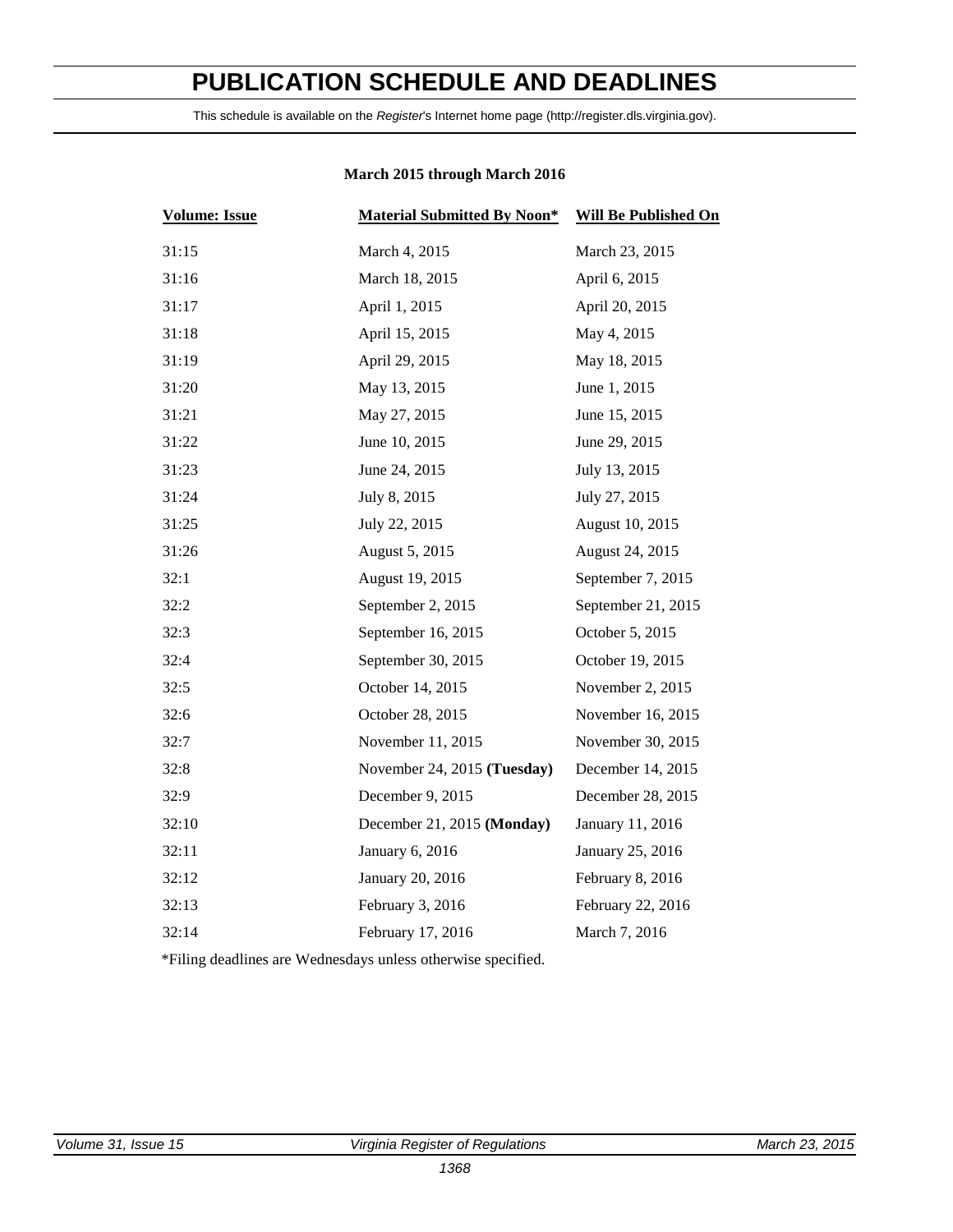## **PETITIONS FOR RULEMAKING**

#### <span id="page-4-0"></span>**TITLE 18. PROFESSIONAL AND OCCUPATIONAL LICENSING**

#### **BOARD OF NURSING**

#### **Initial Agency Notice**

Title of Regulation: **18VAC90-20. Regulations Governing the Practice of Nursing.**

Statutory Authority: § 54.1-2400 of the Code of Virginia.

Name of Petitioner: Elena Aponte-Bostwick.

Nature of Petitioner's Request: To accept applicants for licensure by endorsement who were licensed in Puerto Rico by an examination comparable to the NCLEX.

Agency Plan for Disposition of Request: In accordance with Virginia law, the petition to amend 18VAC90-20-200 was posted on the Virginia Regulatory Town Hall at www.townhall.virginia.gov. It has also been filed with the Register of Regulations for publication on March 23, 2015. Comment on the petition from interested parties is requested until April 22, 2015. Following receipt of all comments on the petition, the request will be considered by the Board of Nursing at its meeting on May 19, 2015, to decide whether to make any changes to the regulatory language. After that meeting, the board's decision will be published in the Virginia Register and posted on the Virginia Regulatory Town Hall.

Public Comment Deadline: April 22, 2015.

Agency Contact: Elaine J. Yeatts, Agency Regulatory Coordinator, Department of Health Professions, 9960 Mayland Drive, Richmond, VA 23233, telephone (804) 367- 4688, or email [elaine.yeatts@dhp.virginia.gov.](mailto:elaine.yeatts@dhp.virginia.gov)

VA.R. Doc. No. R15-26; Filed February 24, 2015, 2:26 p.m.

#### **BOARD OF VETERINARY MEDICINE**

#### **Agency Decision**

Title of Regulation: **18VAC150-20. Regulations Governing the Practice of Veterinary Medicine.**

Statutory Authority: § 54.1-2400 of the Code of Virginia.

Name of Petitioner: Mark Finkler for the Virginia Veterinary Medical Association.

Nature of Petitioner's Request: To define the term "veterinary specialist" and prohibit its use unless the veterinarian is certified by an American Veterinary Medical Associationrecognized specialty organization or an organization recognized by the American Board of Veterinary Specialists or any other board-approved organization.

#### Agency's Decision: Request granted.

Statement of Reason for Decision: The Virginia Board of Veterinary Medicine accepted the petition for rulemaking with publication of a Notice of Intended Regulatory Action

(NOIRA) to amend 18VAC150-20-140 on unprofessional conduct relating to advertising or representing oneself as a specialist with the required credential.

Agency Contact: Elaine Yeatts, Agency Regulatory Coordinator, Department of Health Professions, 9960 Mayland Drive, Suite 300, Richmond, VA 23233, telephone (804) 367-4688, or email [elaine.yeatts@dhp.virginia.gov.](mailto:elaine.yeatts@dhp.virginia.gov)

VA.R. Doc. No. R15-16; Filed March 2, 2015, 12:23 p.m.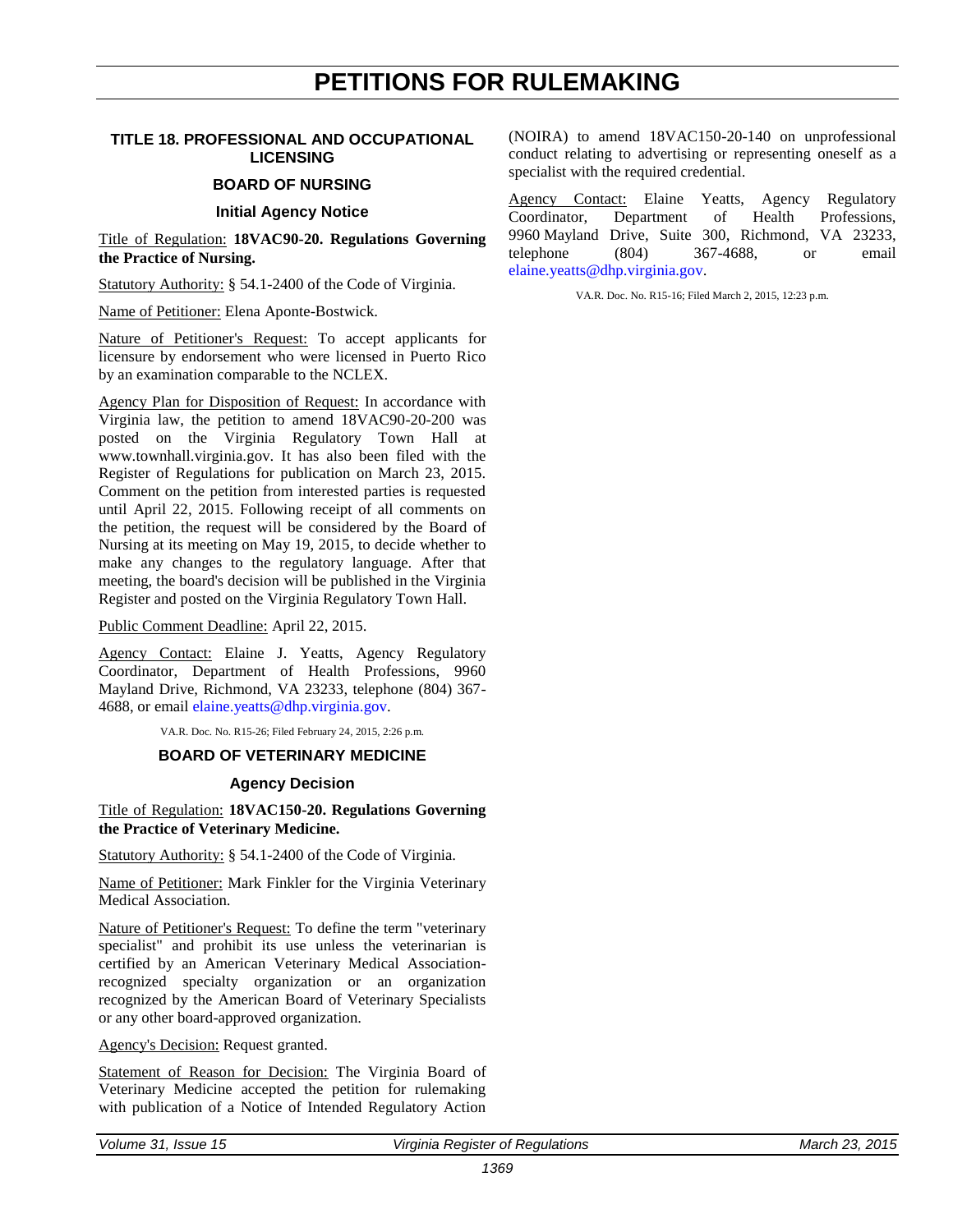# **REGULATIONS**

For information concerning the different types of regulations, see the Information Page.

#### **Symbol Key**

<span id="page-5-0"></span>Roman type indicates existing text of regulations. Underscored language indicates proposed new text. Language that has been stricken indicates proposed text for deletion. Brackets are used in final regulations to indicate changes from the proposed regulation.

#### **TITLE 1. ADMINISTRATION**

#### **STATE BOARD OF ELECTIONS**

#### **Proposed Regulation**

REGISTRAR'S NOTICE: The State Board of Elections is claiming an exemption from the Administrative Process Act pursuant to § 2.2-4002 B 8 of the Code of Virginia, which exempts agency action relating to the conduct of elections or eligibility to vote.

Title of Regulation: **1VAC20-20. General Administration (amending 1VAC20-20-10, 1VAC20-20-30, 1VAC20-20- 60).** 

Statutory Authority: § 24.2-103 of the Code of Virginia.

#### Public Hearing Information:

June 23, 2015 - 2 p.m. - Washington Building, Room B-27, 1100 Bank Street, Richmond, VA 23219

#### Public Comment Deadline: May 15, 2015.

Agency Contact: Martha Brissette, Policy Analyst, Department of Elections, 1100 Bank Street, Richmond, VA 23219, telephone (804) 864-8925, FAX (804) 371-0194, or email martha.brissette@elections.virginia.gov.

#### Summary:

*Chapter 542 of the 2013 Acts of Assembly restructured the State Board of Elections and established the Commissioner of Elections as agency head. The amendments update the regulation accordingly.* 

#### **1VAC20-20-10. Definitions.**

The following words and terms when used in this chapter shall have the following meanings unless the context clearly indicates otherwise:

"Board" means the Virginia State Board of Elections.

"Secretary" means the Secretary of the State Board of Elections.

"Commissioner" means the Commissioner of Elections. Unless the context requires otherwise, all references to the secretary in forms, regulations, and guidance documents prepared before July 1, 2014, shall include the commissioner.

#### **1VAC20-20-30. Organization of State Board of Elections; seal.**

A. The board shall have a chairman and a vice-chairman of the board, in addition to the ex-officio secretary. The chairman shall preside at all meetings and perform the usual functions of a presiding officer and such other duties as are imposed by these regulations or from time to time by the

board. In the chairman's absence, the vice-chairman shall perform these functions and duties. Each member, except the secretary, shall receive a per diem and expenses for attendance. Expenses shall be reported on forms approved by the Department of Accounts. The secretary is authorized to sign the vouchers for the payment of such expenses.

B. The secretary shall be authorized and it shall be the secretary's duty to employ such assistants and to purchase such equipment and supplies as are necessary from time to time, subject to the provisions of the law creating the board and the provisions of the laws and rules relating to the budgetary and personnel systems. The secretary or secretary's designee is authorized to execute necessary vouchers for the payment of the salaries of such assistants and for equipment and supplies so secured.

C. B. The secretary commissioner is authorized and directed to perform all duties of a routine and administrative character imposed upon the board by the law creating the same and other such duties delegated to the secretary commissioner by the board.

D. C. The secretary commissioner is authorized to do all things necessary to the proper execution of the law creating and governing the board and in the performance of the duties imposed upon it insofar as the same are not from their nature such as can be performed only by the board in its corporate capacity.

E. D. The secretary commissioner is authorized and directed to consult with and obtain the advice of the Attorney General, on behalf of and in the name of the board, whenever in the secretary's commissioner's judgment occasion arises.

F. E. Routine and informal action of the board or of the secretary commissioner within the scope of the secretary's commissioner's authority may be evidenced merely by the signature of the secretary commissioner.

G. F. Two members of the board shall constitute a quorum for the transaction of business at any duly constituted meeting.

H. G. Notice of each meeting of the board shall be given to all board members either by the secretary or the member calling the meeting at least three business days prior to the meeting except in the case of an emergency as defined in § 2.2-3701 of the Code of Virginia. Notice shall be given to the public as required by § 2.2-3707 of the Code of Virginia. All meetings shall be conducted in accordance with the requirements of the Virginia Freedom of Information Act (§ 2.2-3700 et seq. of the Code of Virginia). All meetings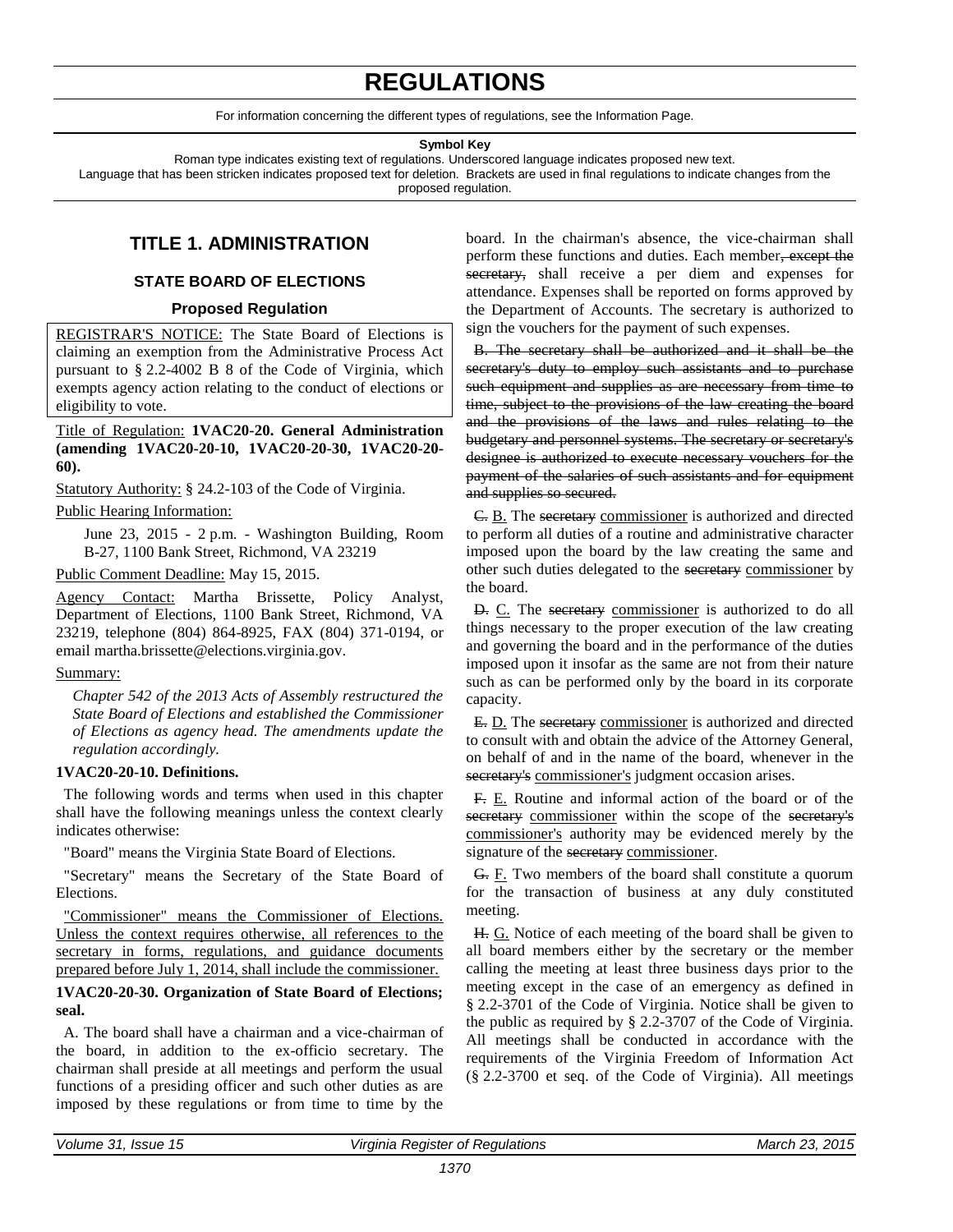<span id="page-6-0"></span>shall be open to the public unless the board goes into a closed meeting pursuant to § 2.2-3711 of the Code of Virginia.

I. H. A record of formal official and definitive actions of the board shall be preserved in a record book which may be bound or loose leaf.

J. I. The secretary shall keep the seal of the board and affix the seal to evidence formal action of the board.

#### **1VAC20-20-60. Delegations to Secretary of State Board Commissioner of Elections.**

A. In addition to the authority described in 1VAC20-20-30, the secretary commissioner has the delegations of authority to the secretary detailed in the board's minutes of December 2, 2004, as amended September 14, 2010 Virginia State Board of Elections: Delegated Duties and Responsibilities, undated, and Addendum to Board Policy 2004-007a - Delegation of Board Authority, August 16, 2011. Board staff (i) may update that listing to correct citations and (ii) shall post the list to the Internet in order that additional delegations or other modifications may be proposed to the board by any interested person.

B. The secretary commissioner is authorized to prescribe the paper ballot reconciliation form under § 24.2-666 of the Code of Virginia and to develop, maintain, and prepare instructions for the operation of poll equipment before, during, and after the closing of the polls and in preparation of the statements of results.

C. The secretary commissioner shall monitor and control the quality and cost of the copies of Title 24.2 of the Code of Virginia and other election materials that the board provides to electoral boards for use at each precinct.

D. Subject to the board's policy oversight, the secretary commissioner has authority to conduct the board's administrative and programmatic operations and to discharge the board's duties consistent with specific delegations of authority.

E. The secretary commissioner is authorized to establish and maintain a central repository of forms and instructions approved for use in conducting elections. The forms and instructions shall be organized following a standard naming convention consisting of name taken from the first descriptive line, a statutory or other authority identifier, and revision date.

#### DOCUMENTS INCORPORATED BY REFERENCE (1VAC20-20)

[Security Requirements for Cryptographic Modules, FIPS](http://leg5.state.va.us/reg_agent/frmView.aspx?Viewid=c24fa003811~2&typ=40&actno=003811&mime=application/pdf)  [PUB 140-2, issued May 25, 2001, including change notices](http://leg5.state.va.us/reg_agent/frmView.aspx?Viewid=c24fa003811~2&typ=40&actno=003811&mime=application/pdf)  [through December 3, 2002, National Institute of Standards](http://leg5.state.va.us/reg_agent/frmView.aspx?Viewid=c24fa003811~2&typ=40&actno=003811&mime=application/pdf)  [and Technology, U.S. Department of Commerce](http://leg5.state.va.us/reg_agent/frmView.aspx?Viewid=c24fa003811~2&typ=40&actno=003811&mime=application/pdf)

Virginia State Plan - [2012, Help America Vote Act of 2002,](http://leg5.state.va.us/reg_agent/frmView.aspx?Viewid=ef596003811~1&typ=40&actno=003811&mime=application/pdf)  [adopted March 2012, Virginia State Board of Elections](http://leg5.state.va.us/reg_agent/frmView.aspx?Viewid=ef596003811~1&typ=40&actno=003811&mime=application/pdf)

[Help America Vote Act of 2002 Performance Goals,](http://leg5.state.va.us/reg_agent/frmView.aspx?Viewid=09513002691~3&typ=40&actno=002691&mime=application/msword)  [Virginia State Board of Elections, June 19, 2006 \(Virginia](http://leg5.state.va.us/reg_agent/frmView.aspx?Viewid=09513002691~3&typ=40&actno=002691&mime=application/msword)  [State Board of Elections Policy 2006-004\)](http://leg5.state.va.us/reg_agent/frmView.aspx?Viewid=09513002691~3&typ=40&actno=002691&mime=application/msword)

[State Board of Election Minutes of December 2, 2004, as](http://leg5.state.va.us/reg_agent/frmView.aspx?Viewid=513ef002691~2&typ=40&actno=002691&mime=application/msword)  [amended September 14, 2010](http://leg5.state.va.us/reg_agent/frmView.aspx?Viewid=513ef002691~2&typ=40&actno=002691&mime=application/msword)

[Delegated Duties and Responsibilities, Virginia State Board](http://leg5.state.va.us/reg_agent/frmView.aspx?Viewid=38298004077~1&typ=40&actno=004077&mime=application/pdf)  [of Elections, undated](http://leg5.state.va.us/reg_agent/frmView.aspx?Viewid=38298004077~1&typ=40&actno=004077&mime=application/pdf)

[Addendum to Board Policy 2004-007a, Delegation of Board](http://leg5.state.va.us/reg_agent/frmView.aspx?Viewid=814fc004077~2&typ=40&actno=004077&mime=application/pdf)  [Authority, Virginia State Board of Elections, August 16, 2011](http://leg5.state.va.us/reg_agent/frmView.aspx?Viewid=814fc004077~2&typ=40&actno=004077&mime=application/pdf)

VA.R. Doc. No. R15-4077; Filed March 4, 2015, 9:54 a.m.

**––––––––––––––––––**

### **TITLE 4. CONSERVATION AND NATURAL RESOURCES**

#### **MARINE RESOURCES COMMISSION**

REGISTRAR'S NOTICE: The Marine Resources Commission is claiming an exemption from the Administrative Process Act in accordance with § 2.2-4006 A 11 of the Code of Virginia; however, the commission is required to publish the full text of final regulations.

#### **Final Regulation**

Title of Regulation: **4VAC20-270. Pertaining to Crabbing (amending 4VAC20-270-40).** 

Statutory Authority: § 28.2-201 of the Code of Virginia.

Effective Date: March 1, 2015.

Agency Contact: Jane Warren, Agency Regulatory Coordinator, Marine Resources Commission, 2600 Washington Avenue, 3rd Floor, Newport News, VA 23607, telephone (757) 247-2248, FAX (757) 247-2002, or email betty.warren@mrc.virginia.gov.

#### Summary:

*The amendments limit the use of fish pots by any individual who is an active hard crab pot or peeler pot fisherman, except under certain conditions, and set the time period for the fish pot prohibition as March 12 through 16.*

#### **4VAC20-270-40. Season limits.**

A. In 2014 and 2015, the lawful seasons for the commercial harvest of crabs by crab pot shall be March 17 through November 30. For all other lawful commercial gear used to harvest crabs, as described in 4VAC20-1040, the lawful seasons for the harvest of crabs shall be March 17 through September 15 in 2014 and May 1 through November 30 in 2015.

B. It shall be unlawful for any person to harvest crabs or to possess crabs on board a vessel, except during the lawful season, as described in subsection A of this section.

C. It shall be unlawful for any person knowingly to place, set, fish or leave any hard crab pot in any tidal waters of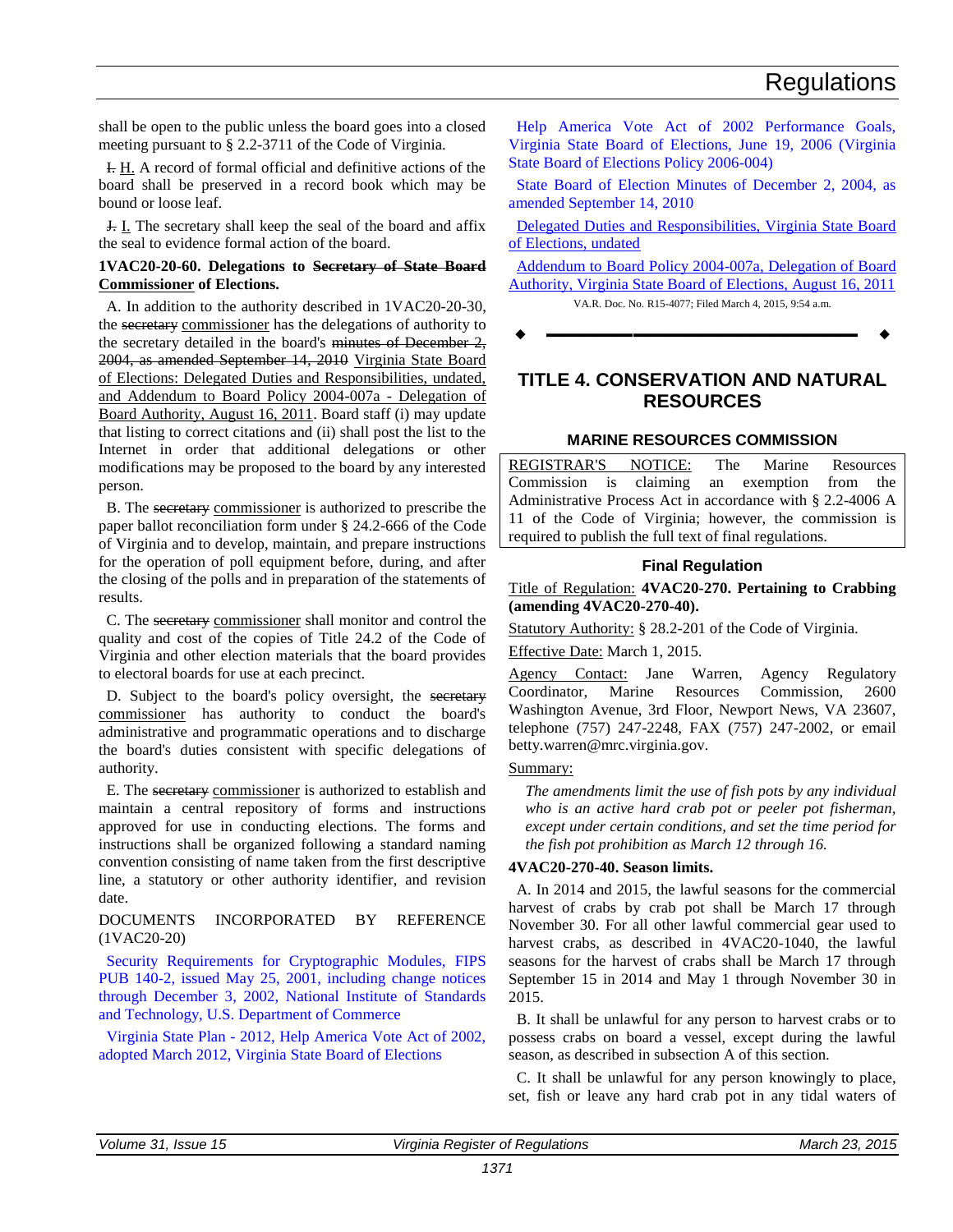<span id="page-7-0"></span>Virginia from December 1, 2014, through March 16, 2015. It shall be unlawful for any person knowingly to place, set, fish, or leave any lawful commercial gear used to harvest crabs, except any hard crab pot, in any tidal waters of Virginia from September 16, 2014, through April 30, 2015.

D. It shall be unlawful for any person knowingly to place, set, fish or leave any fish pot in any tidal waters from March 11 12 through March 16, except as provided in subdivisions 1 and 2 of this subsection.

1. It shall be lawful for any person to place, set, or fish any fish pot in those Virginia waters located upriver of the following boundary lines:

a. In the James River the boundary shall be a line connecting Hog Point and the downstream point at the mouth of College Creek.

b. In the York River the boundary lines shall be the Route 33 bridges at West Point.

c. In the Rappahannock River the boundary line shall be the Route 360 bridge at Tappahannock.

d. In the Potomac River the boundary line shall be the Route 301 bridge that extends from Newberg, Maryland to Dahlgren, Virginia.

2. This subsection shall not apply to lawful legally licensed eel pots as described in 4VAC20-500-50.

E. It shall be unlawful for any person to place, set, or fish any number of fish pots in excess of 10% of the amount allowed by the gear license limit, up to a maximum of 30 fish pots per vessel, when any person on that vessel has set any crab pots.

1. This subsection shall not apply to fish pots set in the areas described in subdivision D 1 of this section.

2. This subsection shall not apply to legally licensed eel pots as described in 4VAC20-500.

3. This subsection shall not apply to fish pots constructed of a mesh less than one-inch square or hexagonal mesh.

VA.R. Doc. No. R15-4293; Filed February 27, 2015, 2:36 p.m.

#### **Final Regulation**

Title of Regulation: **4VAC20-610. Pertaining to Commercial Fishing and Mandatory Harvest Reporting (amending 4VAC20-610-30).** 

Statutory Authority: § 28.2-201 of the Code of Virginia.

Effective Date: March 1, 2015.

Agency Contact: Jane Warren, Agency Regulatory Coordinator, Marine Resources Commission, 2600 Washington Avenue, 3rd Floor, Newport News, VA 23607, telephone (757) 247-2248, FAX (757) 247-2002, or email betty.warren@mrc.virginia.gov.

#### Summary:

*The amendments set a limit of 125 agents that may participate annually in the blue crab fishery.* 

#### **4VAC20-610-30. Commercial Fisherman Registration License; exceptions and requirements of authorized agents.**

A. In accordance with § 28.2-241 C of the Code of Virginia, only persons who hold a valid Commercial Fisherman Registration License may sell, trade, or barter their harvest, or give their harvest to another, in order that it may be sold, traded, or bartered. Only these licensees may sell their harvests from Virginia tidal waters, regardless of the method or manner in which caught. Exceptions to the requirement to register as a commercial fisherman for selling harvest are authorized for the following persons or firms only:

1. Persons taking menhaden under the authority of licenses issued pursuant to § 28.2-402 of the Code of Virginia.

2. Persons independently harvesting and selling, trading, or bartering no more than three gallons of minnows per day who are not part of, hired by, or engaged in a continuing business enterprise.

a. Only minnow pots, a cast net or a minnow seine less than 25 feet in length may be used by persons independently harvesting minnows.

b. All other marine species taken during the process of harvesting minnows shall be returned to the water immediately.

B. Requirements of authorized agents.

1. No person whose Commercial Fisherman Registration License, fishing gear license, or fishing permit is currently revoked or rescinded by the Marine Resources Commission pursuant to § 28.2-232 of the Code of Virginia is authorized to possess the Commercial Fisherman Registration License, fishing gear license, or fishing permit of any other registered commercial fisherman in order to serve as an agent for fishing the commercial fisherman's gear or selling the harvest.

2. No registered commercial fisherman shall use more than one person as an agent at any time.

3. Any person serving as an agent shall possess the Commercial Fisherman Registration License and gear license of the commercial fisherman while fishing.

4. When transporting or selling a registered commercial fisherman's harvest, the agent shall possess either the Commercial Fisherman Registration License of that commercial fisherman or a bill of lading indicating that fisherman's name, address, Commercial Fisherman Registration License number, date and amount of product to be sold.

C. Requirements of authorized blue crab fishery agents.

1. Any person licensed to harvest blue crabs commercially shall not be eligible to also serve as an agent.

2. Any person serving as an agent to harvest blue crabs for another licensed fisherman shall be limited to the use of only one registered commercial fisherman's crab license;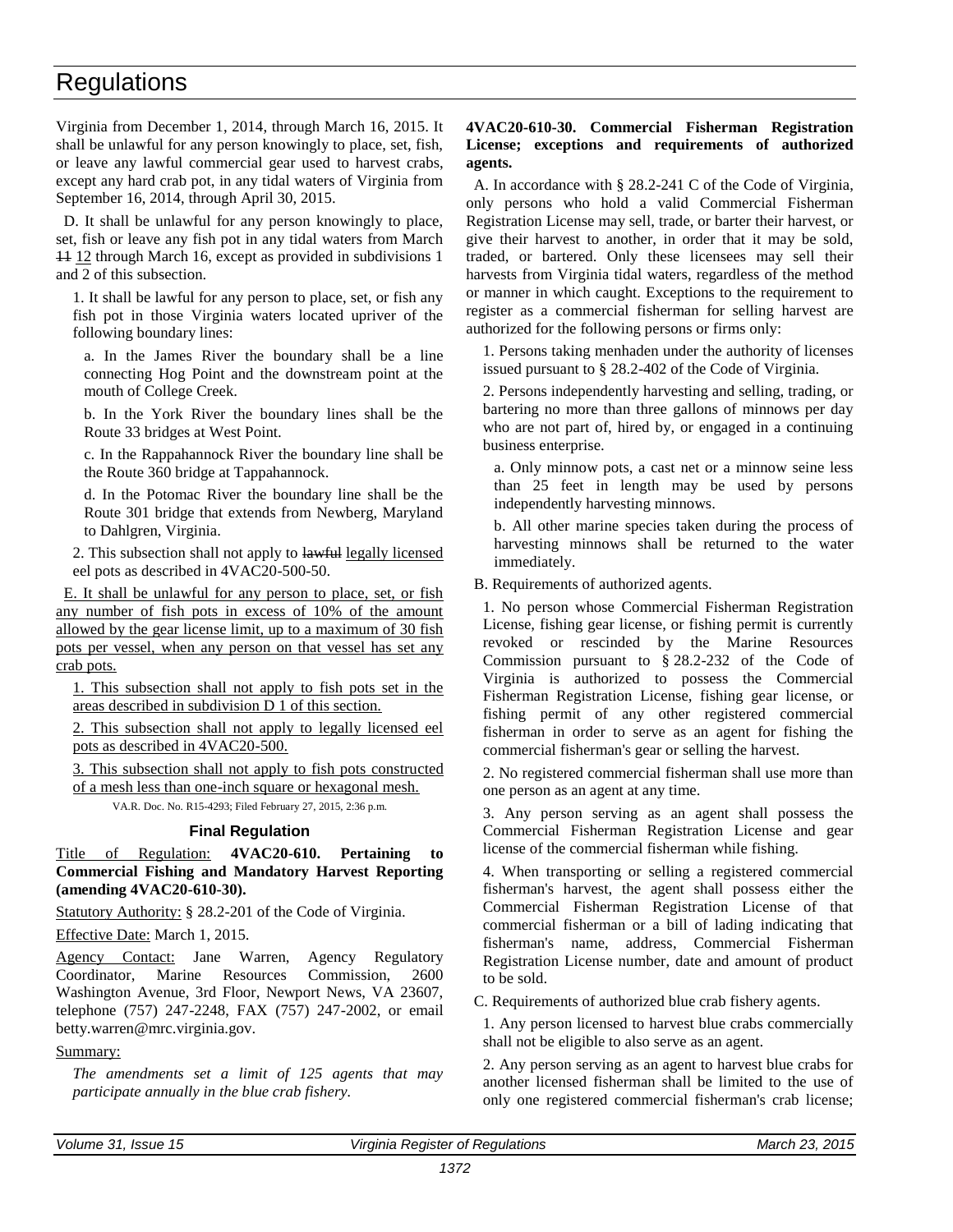<span id="page-8-0"></span>however, an agent may fish multiple crab traps licensed and owned by the same person.

3. There shall be no more than one person, per vessel, serving as an agent for a commercial crab licensee.

4. Prior to using an agent in any crab fishery, the licensee shall submit a crab agent registration application to the commission. Crab agent registration applications shall be approved by the commissioner, or his designee, for a crab fishery licensee according to the following guidelines:

a. Only 168 125 agents may participate annually in the 2014 crab fishery, as described in subdivision 4 b of this subsection, unless the commissioner, or his designee, approves a request for agent use because of a noneconomic hardship circumstance and

b. 153 of the 168 125 agents may be utilized by those crab fishery licensees who received approval for agent use in 2012 or who currently are licensed by a transferred crab fishery license from a licensee approved for agent use in 2012, except that should any of these licensees described in this subdivision fail to register for agent use by March 1, 2014, applications for agent use by other 2014 licensees shall be approved on a first-come, firstserved basis, starting with those licensees who have registered prior to March 1, 2014.

D. Failure to abide by any of the provisions of this section, shall constitute a violation of this regulation.

E. In accordance with § 28.2-241 H of the Code of Virginia, only persons with a valid Commercial Fisherman Registration License may purchase gear licenses. Beginning with licenses for the 1993 calendar year and for all years thereafter, gear licenses will be sold only upon presentation of evidence of a valid Commercial Fisherman Registration License.

Exceptions to the prerequisite requirement are authorized for the following gears only and under the conditions described below:

1. Menhaden purse seine licenses issued pursuant to § 28.2-402 of the Code of Virginia may be purchased without holding a Commercial Fisherman Registration License.

2. Commercial gear licenses used for recreational purposes and issued pursuant to § 28.2-226.2 of the Code of Virginia may be purchased without holding a Commercial Fisherman Registration License.

F. Exceptions to the two-year delay may be granted by the commissioner if he finds any of the following:

1. The applicant for an exception (i) has demonstrated, to the satisfaction of the commissioner, that the applicant has fished a significant quantity of commercial gear in Virginia waters during at least two of the previous five years; and (ii) can demonstrate, to the satisfaction of the commissioner, that a significant hardship caused by unforeseen circumstances beyond the applicant's control has prevented the applicant from making timely

application for registration. The commissioner may require the applicant to provide such documentation as he deems necessary to verify the existence of hardship.

2. The applicant is purchasing another commercial fisherman's gear, and the seller of the gear holds a Commercial Fisherman Registration License and the seller surrenders that license to the commission at the time the gear is sold.

3. An immediate member of the applicant's family, who holds a current registration, has died or is retiring from the commercial fishery and the applicant intends to continue in the fishery.

Any applicant denied an exception may appeal the decision to the commission. The applicant shall provide a request to appeal to the commission 30 days in advance of the meeting at which the commission will hear the request. The commission will hear requests at their its March, June, September, and December meetings.

Under no circumstances will an exception be granted solely on the basis of economic hardship.

VA.R. Doc. No. R15-4290; Filed February 27, 2015, 10:38 a.m.

#### **Final Regulation**

Title of Regulation: **4VAC20-620. Pertaining to Summer Flounder (amending 4VAC20-620-40).** 

Statutory Authority: § 28.2-201 of the Code of Virginia.

Effective Date: March 1, 2015.

Agency Contact: Jane Warren, Agency Regulatory Coordinator, Marine Resources Commission, 2600 Washington Avenue, 3rd Floor, Newport News, VA 23607, telephone (757) 247-2248, FAX (757) 247-2002, or email betty.warren@mrc.virginia.gov.

#### Summary

*The amendment sets the commercial landing limit amount at 7,500 pounds from the second Wednesday in March through November 30, or until it has been projected and announced that 85% of the allowable landings have been taken.* 

#### **4VAC20-620-40. Commercial vessel possession and landing limitations.**

A. It shall be unlawful for any person harvesting Summer Flounder outside of Virginia's waters to do any of the following, except as described in subsections B, C, and D of this section:

1. Possess aboard any vessel in Virginia waters any amount of Summer Flounder in excess of 10% by weight of Atlantic croaker or the combined landings, on board a vessel, of black sea bass, scup, squid, scallops and Atlantic mackerel.

2. Possess aboard any vessel in Virginia waters any amount of Summer Flounder in excess of 1,500 pounds landed in combination with Atlantic croaker.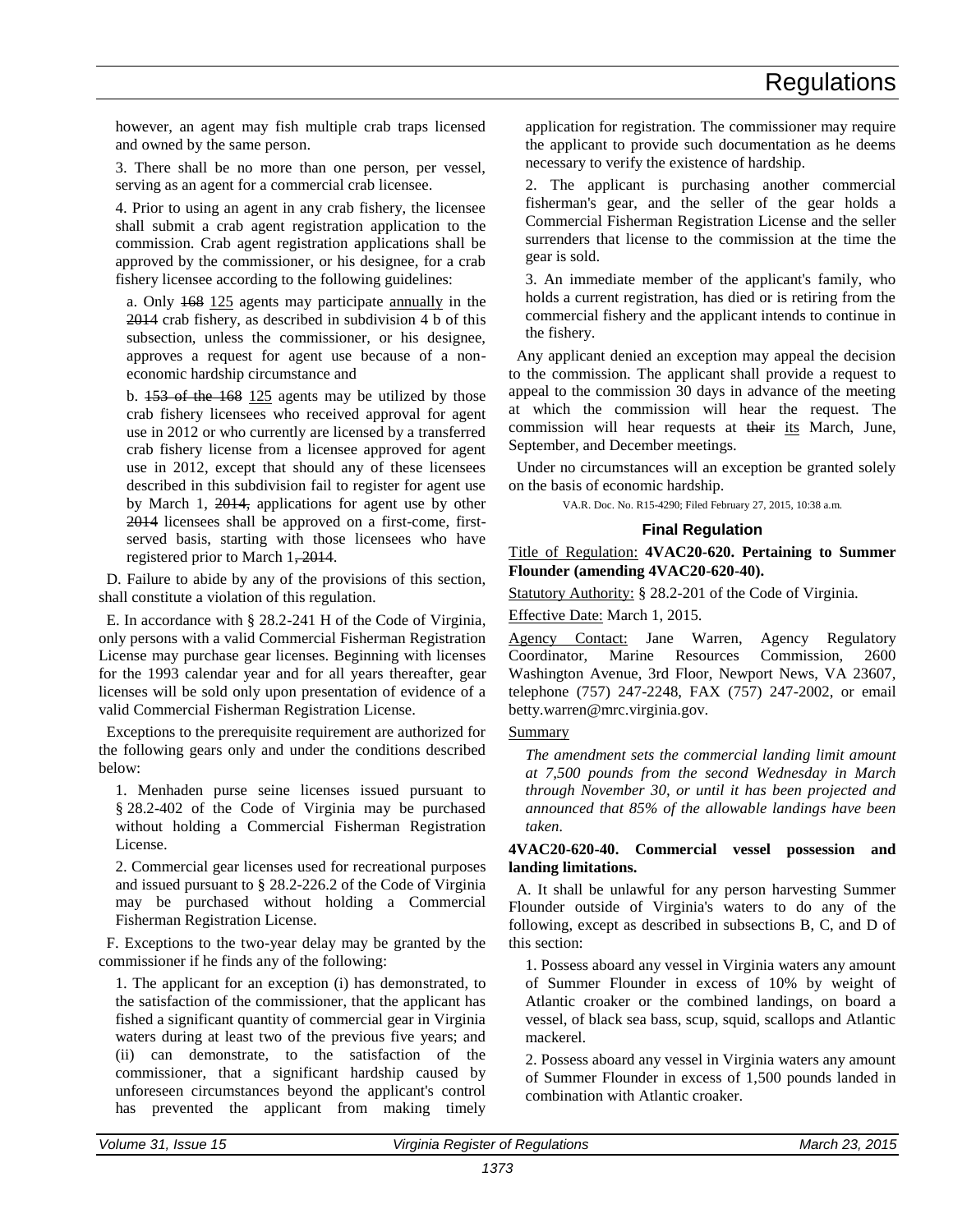3. Fail to sell the vessel's entire harvest of all species at the point of landing.

B. From the second Wednesday in March through November 30, or until it has been projected and announced that 85% of the allowable landings have been taken, it shall be unlawful for any person harvesting Summer Flounder outside of Virginia waters to do any of the following:

1. Possess aboard any vessel in Virginia waters any amount of Summer Flounder in excess of the combined total of the Virginia landing limit described in subdivision 3 of this subsection and the amount of the legal North Carolina landing limit or trip limit.

2. Land Summer Flounder in Virginia for commercial purposes more than twice during each consecutive 20-day period, with the first 20-day period beginning on the second Wednesday in March.

3. Land in Virginia more than  $12,500$  7,500 pounds of Summer Flounder during each consecutive 20-day period, with the first 20-day period beginning on the second Wednesday in March.

4. Land in Virginia any amount of Summer Flounder more than once in any consecutive five-day period.

C. From December 1 through December 31 of each year, or until it has been projected and announced that 85% of the allowable landings have been taken, it shall be unlawful for any person harvesting Summer Flounder outside of Virginia waters to do any of the following:

1. Possess aboard any vessel in Virginia waters any amount of Summer Flounder in excess of the combined total of the Virginia landing limit described in subdivision 3 of this subsection and the amount of the legal North Carolina landing limit or trip limit.

2. Land Summer Flounder in Virginia for commercial purposes more than twice during each consecutive 20-day period, with the first 20-day period beginning on December 1.

3. Land in Virginia more than a total of 10,000 pounds of Summer Flounder during each consecutive 20-day period, with the first 20-day period beginning on December 1.

4. Land in Virginia any amount of Summer Flounder more than once in any consecutive five-day period.

D. From January 1 through December 31 of each year, any boat or vessel issued a valid federal Summer Flounder moratorium permit and owned and operated by a legal Virginia Commercial Hook-and-Line Licensee that possesses a Restricted Summer Flounder Endorsement shall be restricted to a possession and landing limit of 200 pounds of Summer Flounder, except as described in 4VAC20-620-30 F.

E. Upon request by a marine police officer, the seafood buyer or processor shall offload and accurately determine the total weight of all Summer Flounder aboard any vessel landing Summer Flounder in Virginia.

F. Any possession limit described in this section shall be determined by the weight in pounds of Summer Flounder as customarily packed, boxed and weighed by the seafood buyer or processor. The weight of any Summer Flounder in pounds found in excess of any possession limit described in this section shall be prima facie evidence of violation of this chapter. Persons in possession of Summer Flounder aboard any vessel in excess of the possession limit shall be in violation of this chapter unless that vessel has requested and been granted safe harbor. Any buyer or processor offloading or accepting any quantity of Summer Flounder from any vessel in excess of the possession limit shall be in violation of this chapter, except as described by subsection I of this section. A buyer or processor may accept or buy Summer Flounder from a vessel that has secured safe harbor, provided that vessel has satisfied the requirements described in subsection I of this section.

G. If a person violates the possession limits described in this section, the entire amount of Summer Flounder in that person's possession shall be confiscated. Any confiscated Summer Flounder shall be considered as a removal from the appropriate commercial harvest or landings quota. Upon confiscation, the marine police officer shall inventory the confiscated Summer Flounder and, at a minimum, secure two bids for purchase of the confiscated Summer Flounder from approved and licensed seafood buyers. The confiscated fish will be sold to the highest bidder and all funds derived from such sale shall be deposited for the Commonwealth pending court resolution of the charge of violating the possession limits established by this chapter. All of the collected funds will be returned to the accused upon a finding of innocence or forfeited to the Commonwealth upon a finding of guilty.

H. It shall be unlawful for a licensed seafood buyer or federally permitted seafood buyer to fail to contact the Marine Resources Commission Operation Station prior to a vessel offloading Summer Flounder harvested outside of Virginia. The buyer shall provide to the Marine Resources Commission the name of the vessel, its captain, an estimate of the amount in pounds of Summer Flounder on board that vessel, and the anticipated or approximate offloading time. Once offloading of any vessel is complete and the weight of the landed Summer Flounder has been determined, the buyer shall contact the Marine Resources Commission Operations Station and report the vessel name and corresponding weight of Summer Flounder landed. It shall be unlawful for any person to offload from a boat or vessel for commercial purposes any Summer Flounder during the period of 9 p.m. to 7 a.m.

I. Any boat or vessel that has entered Virginia waters for safe harbor shall only offload Summer Flounder when the state that licenses that vessel requests to transfer quota to Virginia, in the amount that corresponds to that vessel's possession limit, and the commissioner agrees to accept that transfer of quota.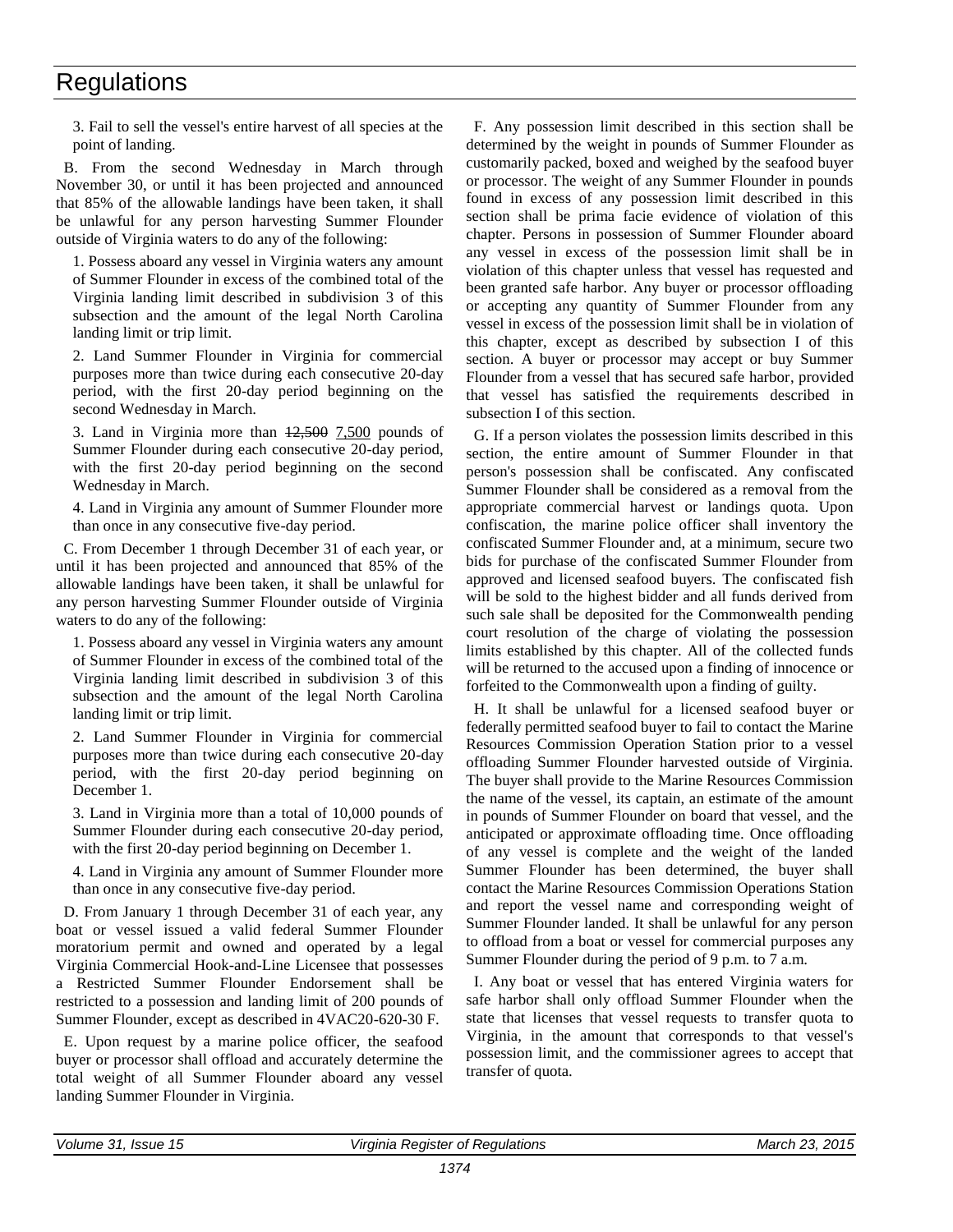<span id="page-10-0"></span>J. After any commercial harvest or landing quota as described in 4VAC20-620-30 has been attained and announced as such, any boat or vessel possessing Summer Flounder on board may enter Virginia waters for safe harbor but shall contact the Marine Resources Commission Operation Center in advance of such entry into Virginia waters.

K. It shall be unlawful for any person harvesting Summer Flounder outside of Virginia waters to possess aboard any vessel, in Virginia, any amount of Summer Flounder, once it has been projected and announced that 100% of the quota described in 4VAC20-620-30 A has been taken.

VA.R. Doc. No. R15-4291; Filed February 27, 2015, 11:04 a.m. **––––––––––––––––––**

**TITLE 12. HEALTH**

#### **DEPARTMENT OF MEDICAL ASSISTANCE SERVICES**

#### **Final Regulation**

REGISTRAR'S NOTICE: The Department of Medical Assistance Services is claiming an exemption from Article 2 of the Administrative Process Act in accordance with § 2.2- 4006 A 4 a of the Code of Virginia, which excludes regulations that are necessary to conform to changes in Virginia statutory law where no agency discretion is involved. The Department of Medical Assistance Services will receive, consider, and respond to petitions from any interested person at any time with respect to reconsideration or revision.

Titles of Regulations: **12VAC30-70. Methods and Standards for Establishing Payment Rates - Inpatient Hospital Services (amending 12VAC30-70-351).**

**12VAC30-80. Methods and Standards for Establishing Payment Rates; Other Types of Care (amending 12VAC30-80-30, 12VAC30-80-180, 12VAC30-80-200).** 

Statutory Authority: § 32.1-325 of the Code of Virginia; 42 USC § 1396 et seq.

Effective Date: April 22, 2015.

Agency Contact: Victoria Simmons, Regulatory Coordinator, Department of Medical Assistance Services, 600 East Broad Street, Suite 1300, Richmond, VA 23219, telephone (804) 371-6043, FAX (804) 786-1680, TTY (800) 343-0634, or email victoria.simmons@dmas.virginia.gov.

#### Summary:

*The amendments conform the regulation to Items 301 CCC, XXX, and JJJJ of Chapter 2 of the 2014 Acts of Assembly, Special Session I. The amendments (i) eliminate hospital inflation for FY 2015 and FY 2016 as applied to inpatient hospital operating rates, graduate medical education, and disproportionate share payments; (ii)* 

*adjust pay rates for durable medical equipment items subject to the Medicare competitive bidding program; and (iii) eliminate inflation for outpatient rehabilitation agencies and home health agencies for FY 2015 and FY 2016.*

#### **12VAC30-70-351. Updating rates for inflation.**

A. Each July, the Virginia moving average values as compiled and published by Global Insight (or its successor), under contract with the department shall be used to update the base year standardized operating costs per case, as determined in 12VAC30-70-361, and the base year standardized operating costs per day, as determined in 12VAC30-70-371, to the midpoint of the upcoming state fiscal year. The most current table available prior to the effective date of the new rates shall be used to inflate base year amounts to the upcoming rate year. Thus, corrections made by Global Insight (or its successor), in the moving averages that were used to update rates for previous state fiscal years shall be automatically incorporated into the moving averages that are being used to update rates for the upcoming state fiscal year.

B. The inflation adjustment for hospital operating rates, disproportionate share hospitals (DSH) payments, and graduate medical education payments shall be zero percent 0.0% for fiscal year (FY) 2010. The elimination of the inflation adjustments shall not be applicable to re-basing rebasing in FY 2011.

C. In FY 2011, hospital operating rates shall be rebased; however the 2008 base year costs shall only be increased 2.58% for inflation. For FY 2011 there shall be no inflation adjustment for graduate medical education (GME) or freestanding psychiatric facility rates. The inflation adjustment shall be eliminated for hospital operating rates, GME payments, and freestanding psychiatric facility rates for FY 2012. The inflation adjustment shall be 2.6% for inpatient hospitals, including hospital operating rates, GME payments, DSH payments, and freestanding psychiatric facility rates for FY 2013, and 0.0% for the same facilities for FY 2014, FY 2015, and FY 2016.

#### **12VAC30-80-30. Fee-for-service providers.**

A. Payment for the following services, except for physician services, shall be the lower of the state agency fee schedule (12VAC30-80-190 has information about the state agency fee schedule) or actual charge (charge to the general public):

1. Physicians' services. Payment for physician services shall be the lower of the state agency fee schedule or actual charge (charge to the general public). The following limitations shall apply to emergency physician services.

a. Definitions. The following words and terms, when used in this subdivision 1 shall have the following meanings when applied to emergency services unless the context clearly indicates otherwise:

"All-inclusive" means all emergency service and ancillary service charges claimed in association with the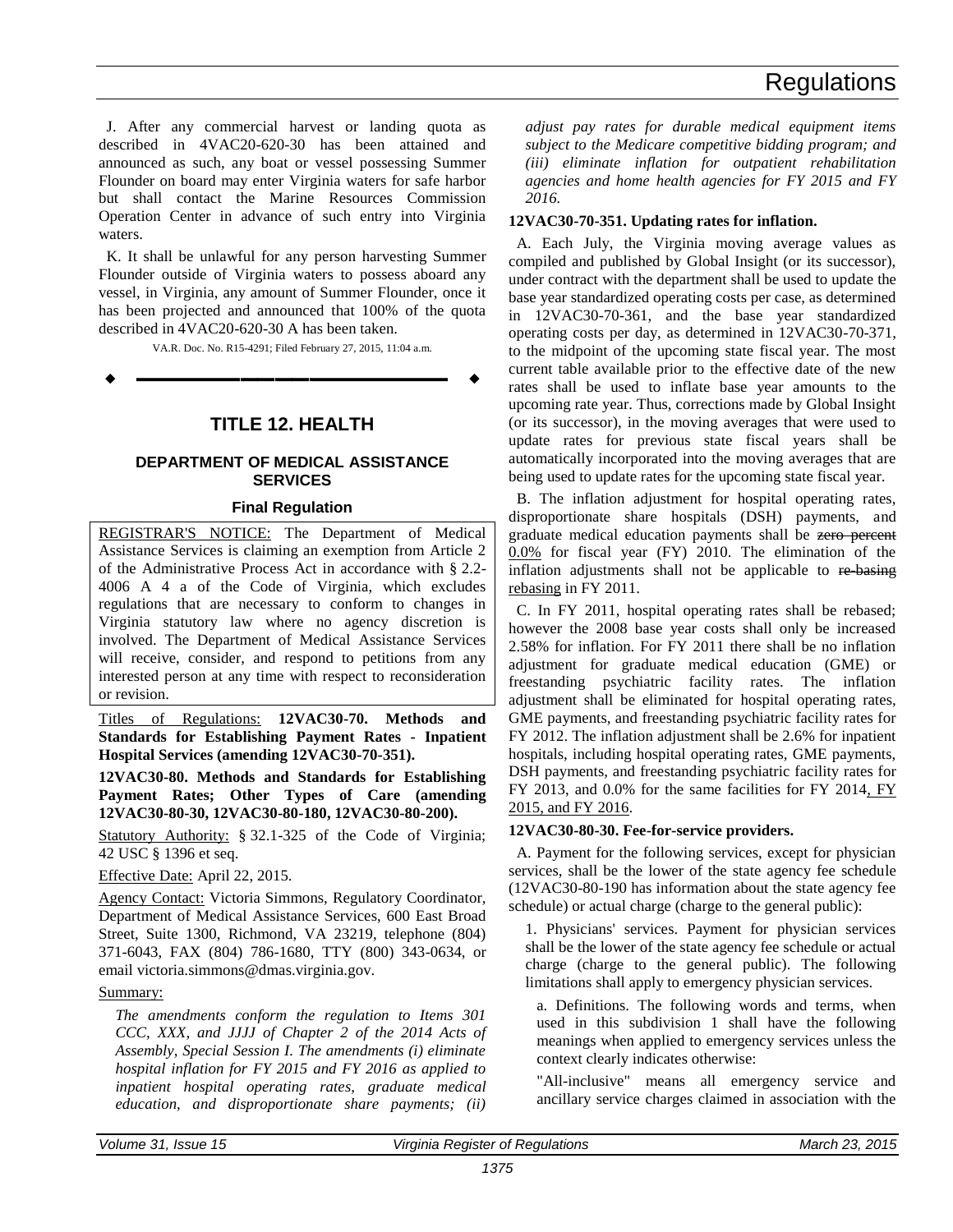emergency department visit, with the exception of laboratory services.

"DMAS" means the Department of Medical Assistance Services consistent with Chapter 10 (§ 32.1-323 et seq.) of Title 32.1 of the Code of Virginia.

"Emergency physician services" means services that are necessary to prevent the death or serious impairment of the health of the recipient. The threat to the life or health of the recipient necessitates the use of the most accessible hospital available that is equipped to furnish the services.

"Recent injury" means an injury that has occurred less than 72 hours prior to the emergency department visit.

b. Scope. DMAS shall differentiate, as determined by the attending physician's diagnosis, the kinds of care routinely rendered in emergency departments and reimburse physicians for nonemergency care rendered in emergency departments at a reduced rate.

(1) DMAS shall reimburse at a reduced and all-inclusive reimbursement rate for all physician services rendered in emergency departments that DMAS determines are nonemergency care.

(2) Services determined by the attending physician to be emergencies shall be reimbursed under the existing methodologies and at the existing rates.

(3) Services determined by the attending physician that may be emergencies shall be manually reviewed. If such services meet certain criteria, they shall be paid under the methodology in subdivision 1 b (2) of this subsection. Services not meeting certain criteria shall be paid under the methodology in subdivision 1 b (1) of this subsection. Such criteria shall include, but not be limited to:

(a) The initial treatment following a recent obvious injury.

(b) Treatment related to an injury sustained more than 72 hours prior to the visit with the deterioration of the symptoms to the point of requiring medical treatment for stabilization.

(c) The initial treatment for medical emergencies including indications of severe chest pain, dyspnea, gastrointestinal hemorrhage, spontaneous abortion, loss of consciousness, status epilepticus, or other conditions considered life threatening.

(d) A visit in which the recipient's condition requires immediate hospital admission or the transfer to another facility for further treatment or a visit in which the recipient dies.

(e) Services provided for acute vital sign changes as specified in the provider manual.

(f) Services provided for severe pain when combined with one or more of the other guidelines.

(4) Payment shall be determined based on ICD diagnosis codes and necessary supporting documentation. As used here, the term "ICD" is defined in 12VAC30-95-5.

(5) DMAS shall review on an ongoing basis the effectiveness of this program in achieving its objectives and for its effect on recipients, physicians, and hospitals. Program components may be revised subject to achieving program intent objectives, the accuracy and effectiveness of the ICD code designations, and the impact on recipients and providers. As used here, the term "ICD" is defined in 12VAC30-95-5.

2. Dentists' services.

3. Mental health services including: (i) community mental health services, (ii) services of a licensed clinical psychologist, or (iii) mental health services provided by a physician.

a. Services provided by licensed clinical psychologists shall be reimbursed at 90% of the reimbursement rate for psychiatrists.

b. Services provided by independently enrolled licensed clinical social workers, licensed professional counselors or licensed clinical nurse specialists-psychiatric shall be reimbursed at 75% of the reimbursement rate for licensed clinical psychologists.

- 4. Podiatry.
- 5. Nurse-midwife services.
- 6. Durable medical equipment (DME) and supplies.

Definitions. The following words and terms when used in this part section shall have the following meanings unless the context clearly indicates otherwise:

"DMERC" means the Durable Medical Equipment Regional Carrier rate as published by the Centers for Medicare and Medicaid Services at [http://www.cms.gov/Medicare/Medicare-Fee-for-](http://www.cms.gov/Medicare/Medicare-Fee-for-Service-Payment/DMEPOSFeeSched/DMEPOS-Fee-Schedule.html)[Service-Payment/DMEPOSFeeSched/DMEPOS-Fee-](http://www.cms.gov/Medicare/Medicare-Fee-for-Service-Payment/DMEPOSFeeSched/DMEPOS-Fee-Schedule.html)[Schedule.html.](http://www.cms.gov/Medicare/Medicare-Fee-for-Service-Payment/DMEPOSFeeSched/DMEPOS-Fee-Schedule.html)

"HCPCS" means the Healthcare Common Procedure Coding System, Medicare's National Level II Codes, HCPCS 2006 (Eighteenth edition), as published by Ingenix, as may be periodically updated.

a. Obtaining prior authorization shall not guarantee Medicaid reimbursement for DME.

b. The following shall be the reimbursement method used for DME services:

(1) If the DME item has a DMERC rate, the reimbursement rate shall be the DMERC rate minus 10%. For dates of service on or after July 1, 2014, DME items subject to the Medicare competitive bidding program shall be reimbursed the lower of:

(a) The current DMERC rate minus 10% or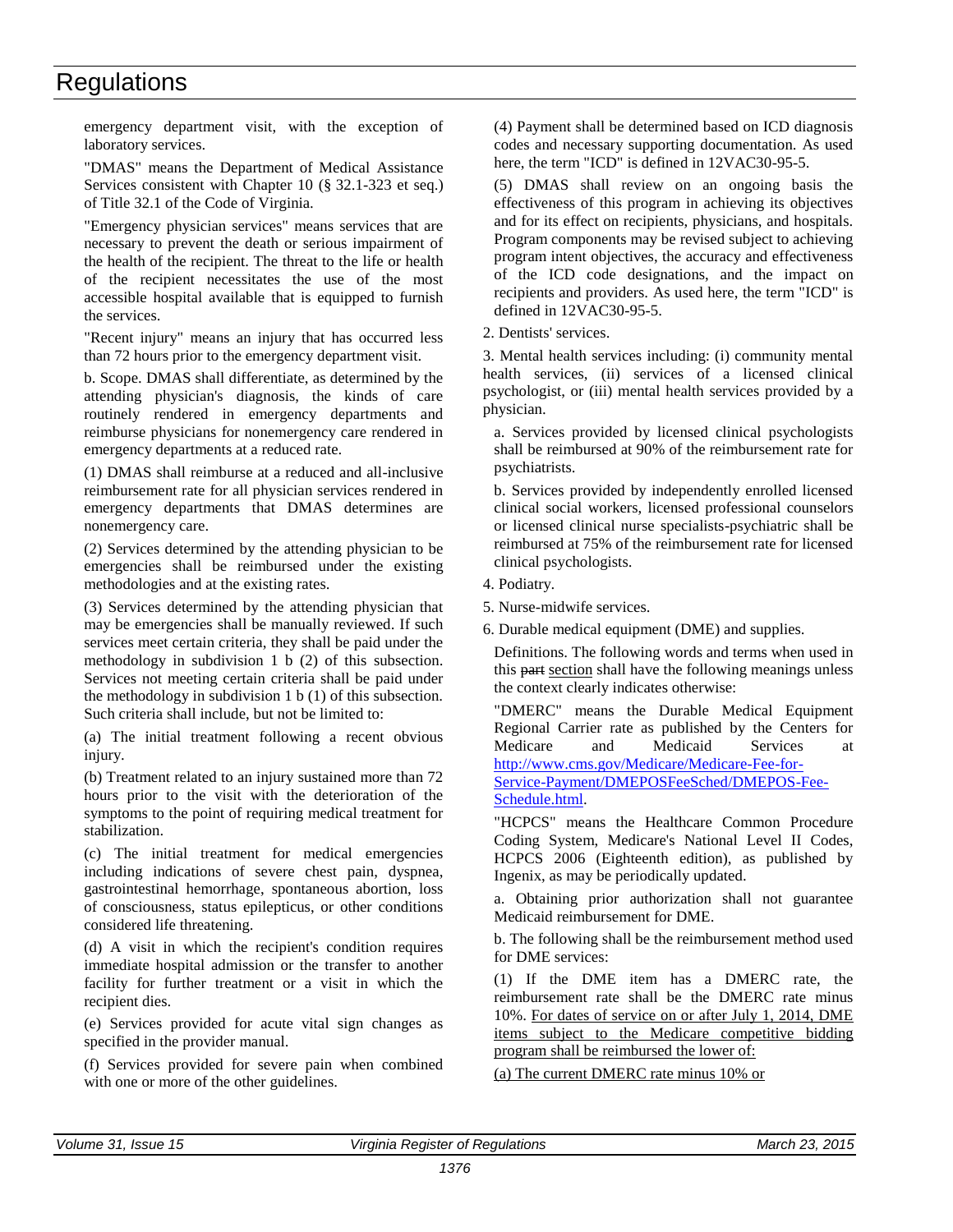(b) The average of the Medicare competitive bid rates in Virginia markets.

(2) For DME items with no DMERC rate, the agency shall use the agency fee schedule amount. The reimbursement rates for DME and supplies shall be listed in the DMAS Medicaid Durable Medical Equipment (DME) and Supplies Listing and updated periodically. The agency fee schedule shall be available on the agency website at www.dmas.virginia.gov.

(3) If a DME item has no DMERC rate or agency fee schedule rate, the reimbursement rate shall be the manufacturer's net charge to the provider, less shipping and handling, plus 30%. The manufacturer's net charge to the provider shall be the cost to the provider minus all available discounts to the provider. Additional information specific to how DME providers, including manufacturers who are enrolled as providers, establish and document their cost or costs for DME codes that do not have established rates can be found in the relevant agency guidance document.

c. DMAS shall have the authority to amend the agency fee schedule as it deems appropriate and with notice to providers. DMAS shall have the authority to determine alternate pricing, based on agency research, for any code that does not have a rate.

d. The reimbursement for incontinence supplies shall be by selective contract. Pursuant to  $\S$  1915(a)(1)(B) of the Social Security Act and 42 CFR 431.54(d), the Commonwealth assures that adequate services/devices shall be available under such arrangements.

e. Certain durable medical equipment used for intravenous therapy and oxygen therapy shall be bundled under specified procedure codes and reimbursed as determined by the agency. Certain services/durable medical equipment such as service maintenance agreements shall be bundled under specified procedure codes and reimbursed as determined by the agency.

(1) Intravenous therapies. The DME for a single therapy, administered in one day, shall be reimbursed at the established service day rate for the bundled durable medical equipment and the standard pharmacy payment, consistent with the ingredient cost as described in 12VAC30-80-40, plus the pharmacy service day and dispensing fee. Multiple applications of the same therapy shall be included in one service day rate of reimbursement. Multiple applications of different therapies administered in one day shall be reimbursed for the bundled durable medical equipment service day rate as follows: the most expensive therapy shall be reimbursed at 100% of cost; the second and all subsequent most expensive therapies shall be reimbursed at 50% of cost. Multiple therapies administered in one day shall be reimbursed at the pharmacy service day rate plus 100% of every active therapeutic ingredient in the compound (at the lowest ingredient cost methodology) plus the appropriate pharmacy dispensing fee.

(2) Respiratory therapies. The DME for oxygen therapy shall have supplies or components bundled under a service day rate based on oxygen liter flow rate or blood gas levels. Equipment associated with respiratory therapy may have ancillary components bundled with the main component for reimbursement. The reimbursement shall be a service day per diem rate for rental of equipment or a total amount of purchase for the purchase of equipment. Such respiratory equipment shall include, but not be limited to, oxygen tanks and tubing, ventilators, noncontinuous ventilators, and suction machines. Ventilators, noncontinuous ventilators, and suction machines may be purchased based on the individual patient's medical necessity and length of need.

(3) Service maintenance agreements. Provision shall be made for a combination of services, routine maintenance, and supplies, to be known as agreements, under a single reimbursement code only for equipment that is recipient owned. Such bundled agreements shall be reimbursed either monthly or in units per year based on the individual agreement between the DME provider and DMAS. Such bundled agreements may apply to, but not necessarily be limited to, either respiratory equipment or apnea monitors.

7. Local health services.

8. Laboratory services (other than inpatient hospital). The agency's rates for clinical laboratory services were set as of July 1, 2014, and are effective for services on or after that date.

9. Payments to physicians who handle laboratory specimens, but do not perform laboratory analysis (limited to payment for handling).

10.  $X$  Ray X-ray services.

11. Optometry services.

12. Medical supplies and equipment.

13. Home health services. Effective June 30, 1991, cost reimbursement for home health services is eliminated. A rate per visit by discipline shall be established as set forth by 12VAC30-80-180.

14. Physical therapy; occupational therapy; and speech, hearing, language disorders services when rendered to noninstitutionalized recipients.

15. Clinic services, as defined under 42 CFR 440.90.

16. Supplemental payments for services provided by Type I physicians.

a. In addition to payments for physician services specified elsewhere in this State Plan, DMAS provides supplemental payments to Type I physicians for furnished services provided on or after July 2, 2002. A Type I physician is a member of a practice group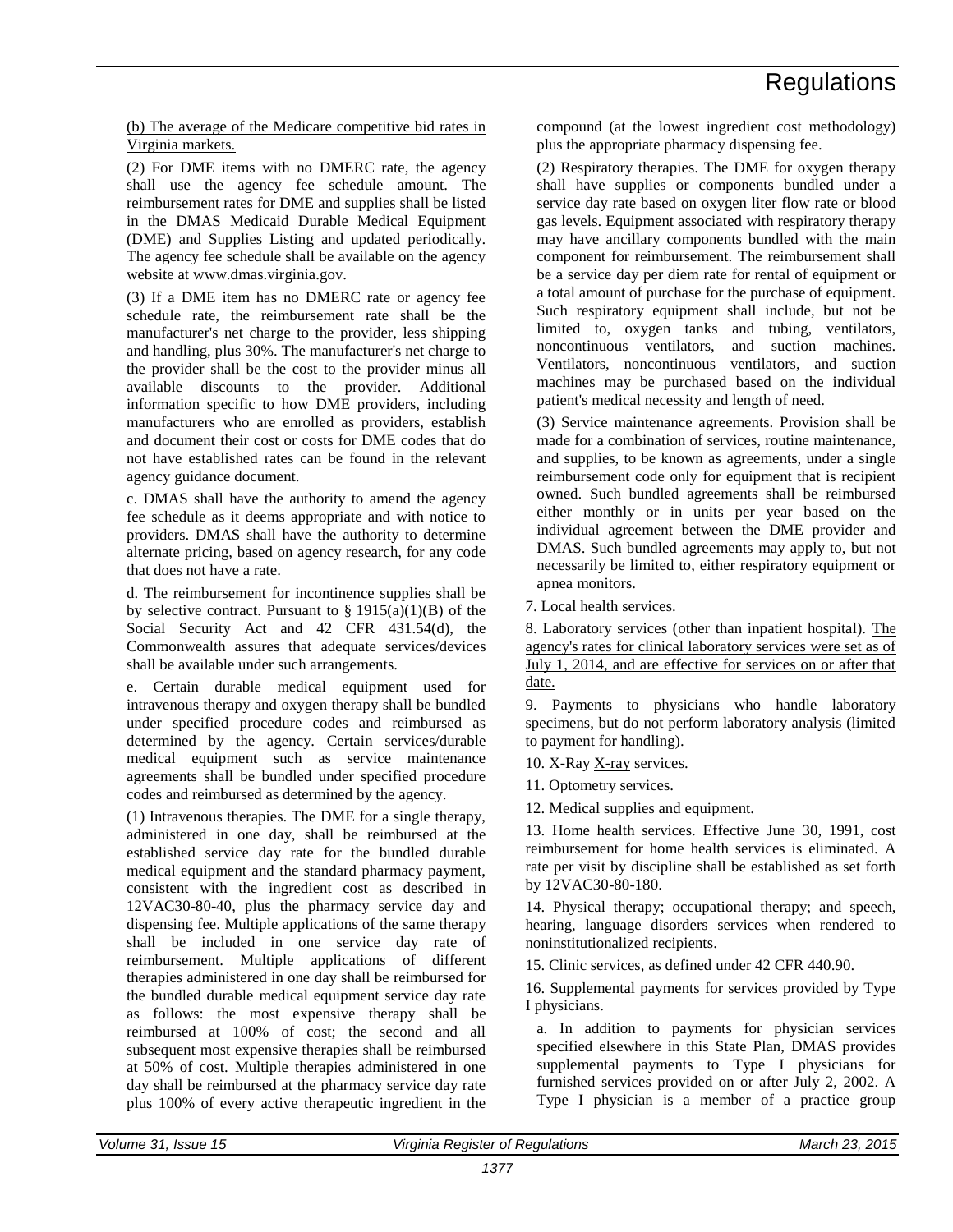organized by or under the control of a state academic health system or an academic health system that operates under a state authority and includes a hospital, who has entered into contractual agreements for the assignment of payments in accordance with 42 CFR 447.10.

b. Effective July 2, 2002, the supplemental payment amount for Type I physician services shall be the difference between the Medicaid payments otherwise made for Type I physician services and Medicare rates. Effective August 13, 2002, the supplemental payment amount for Type I physician services shall be the difference between the Medicaid payments otherwise made for physician services and 143% of Medicare rates. Effective January 3, 2012, the supplemental payment amount for Type I physician services shall be the difference between the Medicaid payments otherwise made for physician services and 181% of Medicare rates. The methodology for determining the Medicare equivalent of the average commercial rate is described in 12VAC30-80-300.

c. Supplemental payments shall be made quarterly no later than 90 days after the end of the quarter.

17. Supplemental payments for services provided by physicians at Virginia freestanding children's hospitals.

a. In addition to payments for physician services specified elsewhere in this State Plan, DMAS provides supplemental payments to Virginia freestanding children's hospital physicians providing services at freestanding children's hospitals with greater than 50% Medicaid inpatient utilization in state fiscal year 2009 for furnished services provided on or after July 1, 2011. A freestanding children's hospital physician is a member of a practice group (i) organized by or under control of a qualifying Virginia freestanding children's hospital, or (ii) who has entered into contractual agreements for provision of physician services at the qualifying Virginia freestanding children's hospital and that is designated in writing by the Virginia freestanding children's hospital as a practice plan for the quarter for which the supplemental payment is made subject to DMAS approval. The freestanding children's hospital physicians also must have entered into contractual agreements with the practice plan for the assignment of payments in accordance with 42 CFR 447.10.

b. Effective July 1, 2011, the supplemental payment amount for freestanding children's hospital physician services shall be the difference between the Medicaid payments otherwise made for freestanding children's hospital physician services and 143% of Medicare rates as defined in the supplemental payment calculation for Type I physician services subject to the following reduction. Final payments shall be reduced on a prorated basis so that total payments for freestanding children's hospital physician services are \$400,000 less annually

than would be calculated based on the formula in the previous sentence. Payments shall be made on the same schedule as Type I physicians.

18. Supplemental payments to nonstate government-owned or operated clinics.

a. In addition to payments for clinic services specified elsewhere in the regulations, DMAS provides supplemental payments to qualifying nonstate government-owned or operated clinics for outpatient services provided to Medicaid patients on or after July 2, 2002. Clinic means a facility that is not part of a hospital but is organized and operated to provide medical care to outpatients. Outpatient services include those furnished by or under the direction of a physician, dentist or other medical professional acting within the scope of his license to an eligible individual. Effective July 1, 2005, a qualifying clinic is a clinic operated by a community services board. The state share for supplemental clinic payments will be funded by general fund appropriations.

b. The amount of the supplemental payment made to each qualifying nonstate government-owned or operated clinic is determined by:

(1) Calculating for each clinic the annual difference between the upper payment limit attributed to each clinic according to subdivision 18 d of this subsection and the amount otherwise actually paid for the services by the Medicaid program;

(2) Dividing the difference determined in subdivision 18 b (1) of this subsection for each qualifying clinic by the aggregate difference for all such qualifying clinics; and

(3) Multiplying the proportion determined in subdivision 18 b (2) of this subsection by the aggregate upper payment limit amount for all such clinics as determined in accordance with 42 CFR 447.321 less all payments made to such clinics other than under this section.

c. Payments for furnished services made under this section may be made in one or more installments at such times, within the fiscal year or thereafter, as is determined by DMAS.

d. To determine the aggregate upper payment limit referred to in subdivision 18 b (3) of this subsection, Medicaid payments to nonstate government-owned or operated clinics will be divided by the "additional factor" whose calculation is described in Attachment 4.19-B, Supplement 4 (12VAC30-80-190 B 2) in regard to the state agency fee schedule for RBRVS. Medicaid payments will be estimated using payments for dates of service from the prior fiscal year adjusted for expected claim payments. Additional adjustments will be made for any program changes in Medicare or Medicaid payments.

19. Personal assistance services (PAS) for individuals enrolled in the Medicaid Buy-In program described in 12VAC30-60-200. These services are reimbursed in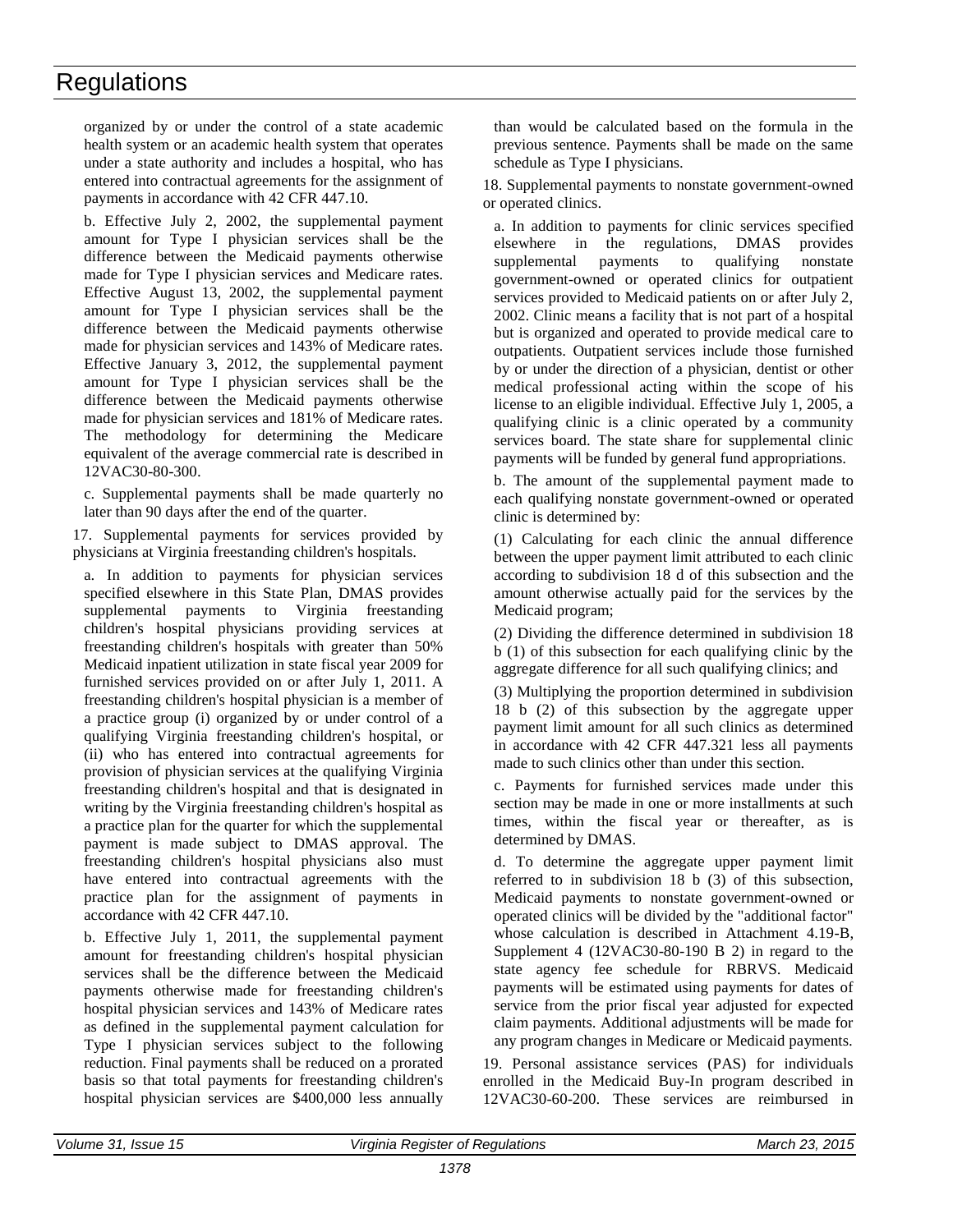accordance with the state agency fee schedule described in 12VAC30-80-190. The state agency fee schedule is published on the DMAS website at http://www.dmas.virginia.gov.

B. Hospice services payments must be no lower than the amounts using the same methodology used under Part A of Title XVIII, and take into account the room and board furnished by the facility, equal to at least 95% of the rate that would have been paid by the state under the plan for facility services in that facility for that individual. Hospice services shall be paid according to the location of the service delivery and not the location of the agency's home office.

#### **12VAC30-80-180. Establishment of rate per visit for home health services.**

A. Effective for dates of services on and after July 1, 1991, the Department of Medical Assistance Services (DMAS) shall reimburse home health agencies (HHAs) at a flat rate per visit for each type of service rendered by HHAs (i.e., nursing, physical therapy, occupational therapy, speechlanguage pathology services, and home health aide services.) In addition, supplies left in the home and extraordinary transportation costs will be paid at specific rates.

B. Effective for dates of services on and after July 1, 1993, DMAS shall establish a flat rate for each level of service for HHAs by peer group. There shall be three peer groups: (i) the Department of Health's HHAs, (ii) non-Department of Health HHAs whose operating office is located in the Virginia portion of the Washington DC-MD-VA metropolitan statistical area, and (iii) non-Department of Health HHAs whose operating office is located in the rest of Virginia. The use of the Health Care Financing Administration (HCFA) designation of urban metropolitan statistical areas (MSAs) shall be incorporated in determining the appropriate peer group for these classifications.

The Department of Health's agencies are being placed in a separate peer group due to their unique cost characteristics (only one consolidated cost report is filed for all Department of Health agencies).

C. Rates shall be calculated as follows:

1. Each home health agency shall be placed in its appropriate peer group.

2. Department of Health HHAs' Medicaid cost per visit (exclusive of medical supplies costs) shall be obtained from its 1989 cost-settled Medicaid cost report. Non-Department of Health HHAs' Medicaid cost per visit (exclusive of medical supplies costs) shall be obtained from the 1989 cost-settled Medicaid Cost Reports filed by freestanding HHAs. Costs shall be inflated to a common point in time (June 30, 1991) by using the percent of change in the moving average factor of the Data Resources Inc., (DRI), National Forecast Tables for the Home Health Agency Market Basket (as published quarterly).

3. To determine the flat rate per visit effective July 1, 1993, the following methodology shall be utilized:

a. The peer group HHA's per visit rates shall be ranked and weighted by the number of Medicaid visits per discipline to determine a median rate per visit for each peer group at July 1, 1991.

b. The HHA's peer group median rate per visit for each peer group at July 1, 1991, shall be the interim peer group rate for calculating the update through January 1, 1992. The interim peer group rate shall be updated by 100% of historical inflation from July 1, 1991, through December 31, 1992, and shall become the final interim peer group rate which that shall be updated by 50% of the forecasted inflation to the end of December 31, 1993, to establish the final peer group rates. The lower of the final peer group rates or the Medicare upper limit at January 1, 1993, will be effective for payments from July 1, 1993, through December 1993.

c. Separate rates shall be provided for the initial assessment, follow-up, and comprehensive visits for skilled nursing and for the initial assessment and followup visits for physical therapy, occupational therapy, and speech therapy. The comprehensive rate shall be 200% of the follow-up rate, and the initial assessment rates shall be \$15 higher than the follow-up rates. The lower of the peer group median or Medicare upper limits shall be adjusted as appropriate to assure budget neutrality when the higher rates for the comprehensive and initial assessment visits are calculated.

4. The fee schedule shall be adjusted annually beginning July 1, 2010, based on the percent of change in the moving average of the National Forecast Tables for the Home Health Agency Market Basket published by Global Insight (or its successor) for the second quarter of the calendar year in which the fiscal year begins. The report shall be the latest published report prior to the fiscal year. The method to calculate the annual update shall be:

a. All subsequent year peer group rates shall be calculated utilizing the previous final peer group rate established on July 1.

b. The annual July 1 update shall be compared to the Medicare upper limit per visit in effect on each January 1, and the HHA's HHAs shall receive the lower of the annual update or the Medicare upper limit per visit as the final peer group rate.

D. Effective July 1, 2009, the previous inflation increase effective January 1, 2009, shall be reduced by 50%.

E. Effective July 1, 2010, through June 30, 2014 2016, there shall be no inflation adjustment for home health agencies.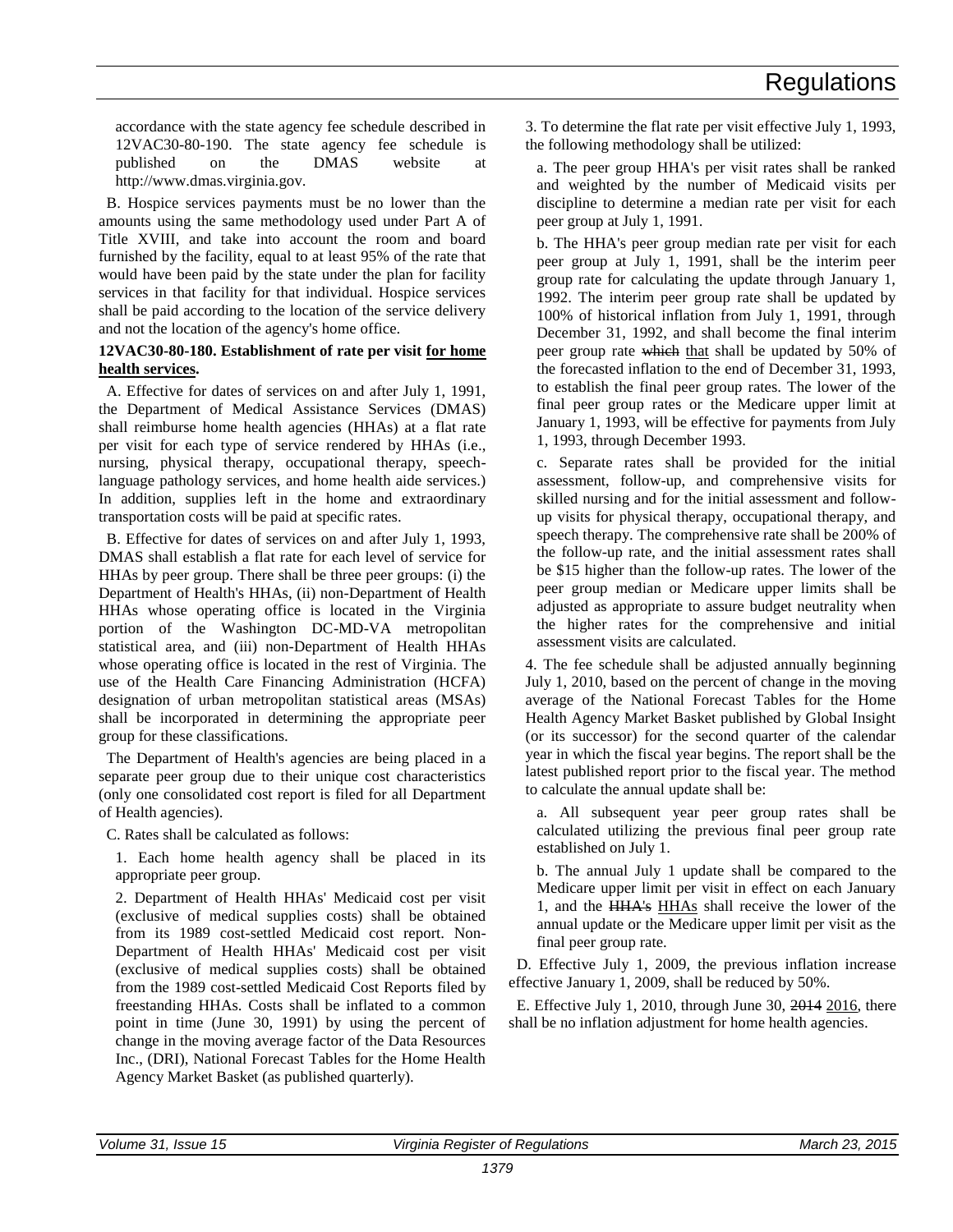#### <span id="page-15-0"></span>**12VAC30-80-200. Prospective reimbursement for rehabilitation agencies or comprehensive outpatient rehabilitation facilities.**

A. Rehabilitation agencies or comprehensive outpatient rehabilitation facilities.

1. Effective for dates of service on and after July 1, 2009, rehabilitation agencies or comprehensive outpatient rehabilitation facilities, excluding those operated by community services boards or state agencies, shall be reimbursed a prospective rate equal to the lesser of the agency's fee schedule amount or billed charges per procedure. The agency shall develop a statewide fee schedule based on CPT codes to reimburse providers what the agency estimates they would have been paid in FY 2010 minus \$371,800.

2. Effective for dates of service on and after October 1, 2009, rehabilitation agencies or comprehensive outpatient rehabilitation facilities, excluding those operated by state agencies shall be reimbursed a prospective rate equal to the lesser of the agency's fee schedule amount or billed charges per procedure. The agency shall develop a statewide fee schedule based on CPT codes to reimburse providers what the agency estimates they would have been paid in FY 2010 minus \$371,800.

B. Reimbursement for rehabilitation agencies subject to the new fee schedule methodology.

1. Payments for the fiscal year ending or in progress on June 30, 2009, shall be settled for private rehabilitation agencies based on the previous prospective rate methodology and the ceilings in effect for that fiscal year as of June 30, 2009.

2. Payments for the fiscal year ending or in progress on September 30, 2009, shall be settled for community services boards based on the previous prospective rate methodology and the ceilings in effect for that fiscal year as of September 30, 2009.

C. Beginning with state fiscal years beginning on or after July 1, 2010, rates shall be adjusted annually for inflation using the Virginia-specific nursing home input price index contracted for by the agency. The agency shall use the percent moving average for the quarter ending at the midpoint of the rate year from the most recently available index prior to the beginning of the rate year.

D. Reimbursement for physical therapy, occupational therapy, and speech-language therapy services shall not be provided for any sums that the rehabilitation provider collects, or is entitled to collect, from the nursing facility or any other available source, and provided further, that this subsection shall in no way diminish any obligation of the nursing facility to DMAS to provide its residents such services, as set forth in any applicable provider agreement.

E. Effective July 1, 2010, through June 30, 2014 2016, there will be no inflation adjustment for outpatient rehabilitation facilities.

VA.R. Doc. No. R15-4193; Filed March 3, 2015, 1:45 p.m.

**––––––––––––––––––**

### **TITLE 18. PROFESSIONAL AND OCCUPATIONAL LICENSING**

#### **VIRGINIA BOARD FOR ASBESTOS, LEAD, AND HOME INSPECTORS**

#### **Final Regulation**

Title of Regulation: **18VAC15-20. Virginia Asbestos Licensing Regulations (amending 18VAC15-20-52, 18VAC15-20-53).** 

Statutory Authority: §§ 54.1-201 and 54.1-501 of the Code of Virginia.

Effective Date: May 1, 2015.

Agency Contact: Trisha Henshaw, Executive Director, Virginia Board for Asbestos, Lead, and Home Inspectors, 9960 Mayland Drive, Suite 400, Richmond, VA 23233, telephone (804) 367-8595, FAX (866) 350-5354, or email alhi@dpor.virginia.gov.

#### Summary:

*The amendments increase fees of the Board for Asbestos, Lead, and Home Inspectors to ensure that revenues are sufficient, but not excessive, to cover ongoing operating expenses of the board.*

Summary of Public Comments and Agency's Response: No public comments were received by the promulgating agency.

#### **18VAC15-20-52. Application fees.**

Application fees are set out in this section.

| Fee Type                                                                                                                   | Fee<br>Amount                         | When Due            |
|----------------------------------------------------------------------------------------------------------------------------|---------------------------------------|---------------------|
| Application for worker,<br>supervisor, inspector,<br>management planner,<br>project designer or<br>project monitor license | $$25$ \$80                            | With<br>application |
| Application for<br>asbestos analytical<br>laboratory license                                                               | \$40 \$120                            | With<br>application |
| Application for an<br>asbestos contractor<br>license                                                                       | \$40 \$110                            | With<br>application |
| Application for<br>accredited asbestos<br>training program<br>approval                                                     | \$400 \$500<br>per day of<br>training | With<br>application |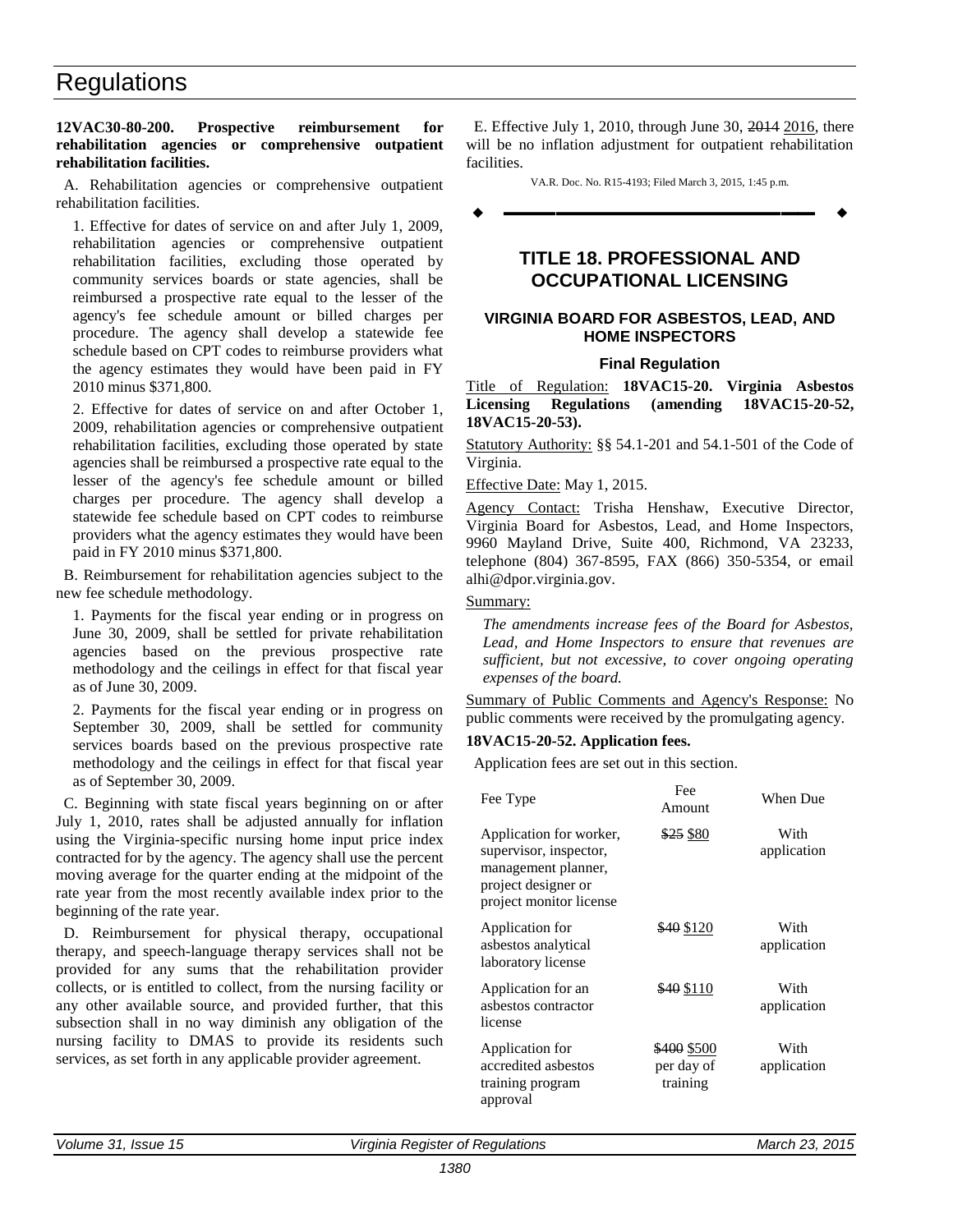NOTICE: The following forms used in administering the

#### **18VAC15-20-53. Renewal and late renewal fees.**

| Renewal and late renewal fees are set out in this section.                       |               |                             | regulation were filed by the agency. The forms are not being                                                                                                                                      |  |  |
|----------------------------------------------------------------------------------|---------------|-----------------------------|---------------------------------------------------------------------------------------------------------------------------------------------------------------------------------------------------|--|--|
| Fee Type                                                                         | Fee<br>Amount | When Due                    | published; however, online users of this issue of the Virginia<br>Register of Regulations may click on the name of a form with<br>a hyperlink to access it. The forms are also available from the |  |  |
| Renewal for worker,<br>supervisor, inspector,<br>management planner,             | \$25 \$45     | With renewal<br>application | agency contact or may be viewed at the Office of the<br>Registrar of Regulations, General Assembly Building, 2nd<br>Floor, Richmond, Virginia 23219.                                              |  |  |
| project designer or                                                              |               |                             | [FORMS (18VAC15-20)                                                                                                                                                                               |  |  |
| project monitor<br>license                                                       |               |                             | Asbestos License Application Instructions, 33AINS (rev.<br>$1/02$ .                                                                                                                               |  |  |
| Renewal for asbestos                                                             | \$40 \$75     | With renewal                | Asbestos License Application, 33ALIC (rev. 1/02).                                                                                                                                                 |  |  |
| application<br>analytical laboratory<br>license                                  |               |                             | Asbestos Worker License Application, A506-3301LIC-v3,<br>(eff. 5/15)                                                                                                                              |  |  |
| Renewal for asbestos<br>contractor's license                                     | \$40 \$70     | With renewal<br>application | Asbestos Supervisor License Application, A506-3302LIC-<br>v3, (eff. 5/15)                                                                                                                         |  |  |
| Renewal for<br>accredited asbestos                                               | \$50 \$125    | With renewal<br>application | Asbestos Inspector License Application, A506-3303LIC-v4,<br>(eff. 5/15)                                                                                                                           |  |  |
| training program<br>approval                                                     |               |                             | Asbestos Management Planner License Application, A506-<br>3304LIC-v3, (eff. 5/15)                                                                                                                 |  |  |
| Late renewal for<br>worker, supervisor,                                          | \$50 \$80     | With renewal<br>application | Asbestos Project Designer License Application, A506-<br>3305LIC-v3, (eff. 5/15)                                                                                                                   |  |  |
| inspector,<br>management planner,                                                |               |                             | Asbestos Project Monitor License Application, A506-<br>3309LIC-v4, (eff. 5/15)                                                                                                                    |  |  |
| project designer or<br>project monitor<br>license (includes a \$25               |               |                             | Individual - Asbestos License Renewal Form, A506-<br>33AREN-v2, (eff. 5/15)                                                                                                                       |  |  |
| \$35 late renewal fee in                                                         |               |                             | Experience Verification, 33AEXPED (rev. 1/05)                                                                                                                                                     |  |  |
| addition to the regular                                                          |               |                             | Education Verification, 33AEXPED (rev. 1/05)                                                                                                                                                      |  |  |
| $$25 \underline{845}$ renewal fee)<br>Late renewal for                           | $$65$ \$110   | With renewal                | Virginia Asbestos Licensing Consumer Information Sheet,<br>33ACIS (rev. 1/02)                                                                                                                     |  |  |
| asbestos analytical<br>laboratory license                                        |               | application                 | Inspector/Project Designer Contractor Disclosure Form,<br>33ADIS (rev. 1/02)                                                                                                                      |  |  |
| (includes a $$25$ $$35$<br>late renewal fee in                                   |               |                             | Asbestos Contractor License Application, 33ACON (rev.<br>$1/02$ .                                                                                                                                 |  |  |
| addition to the regular<br>$$40 \underline{$75}$ renewal fee)                    |               |                             | Asbestos Analytical Laboratory License Application,<br>33ALAB (rev. 1/02).                                                                                                                        |  |  |
| Late renewal for<br>asbestos contractor's                                        | \$65 \$105    | With renewal<br>application | Asbestos Training Program Review and Audit Application,<br>33ACRS (rev. 4/02); w/instructions, 33ACRSRQ (rev. 1/02).                                                                              |  |  |
| license (includes a $$25$<br>\$35 late renewal fee in<br>addition to the regular |               |                             | Asbestos Contractor License Application, A506-3306LIC-<br>v3, (eff. 5/15)                                                                                                                         |  |  |
| $$40$ $$70$ renewal fee)                                                         |               |                             | <b>Asbestos Analytical Laboratory License Application, A506-</b><br><u>3333LIC-v5, (eff. 5/15)</u>                                                                                                |  |  |
| Late renewal for<br>accredited asbestos                                          | \$75 \$160    | With renewal<br>application | <b>Asbestos Training Program Review and Audit Application.</b><br>A506-3331ACRS-v3, (eff. 5/15)                                                                                                   |  |  |
| training program<br>approval (includes a                                         |               |                             | Asbestos Training Notification, 33ATNO (eff. 12/06)                                                                                                                                               |  |  |
| \$25 \$35 late renewal<br>fee in addition to the                                 |               |                             | Asbestos Training Program Participant List, 33ATPL (eff.<br>$12/06$ )]                                                                                                                            |  |  |
| regular \$50 \$125<br>renewal fee)                                               |               |                             | VA.R. Doc. No. R12-3169; Filed March 4, 2015, 8:32 a.m.                                                                                                                                           |  |  |

*Volume 31, Issue 15 Virginia Register of Regulations March 23, 2015*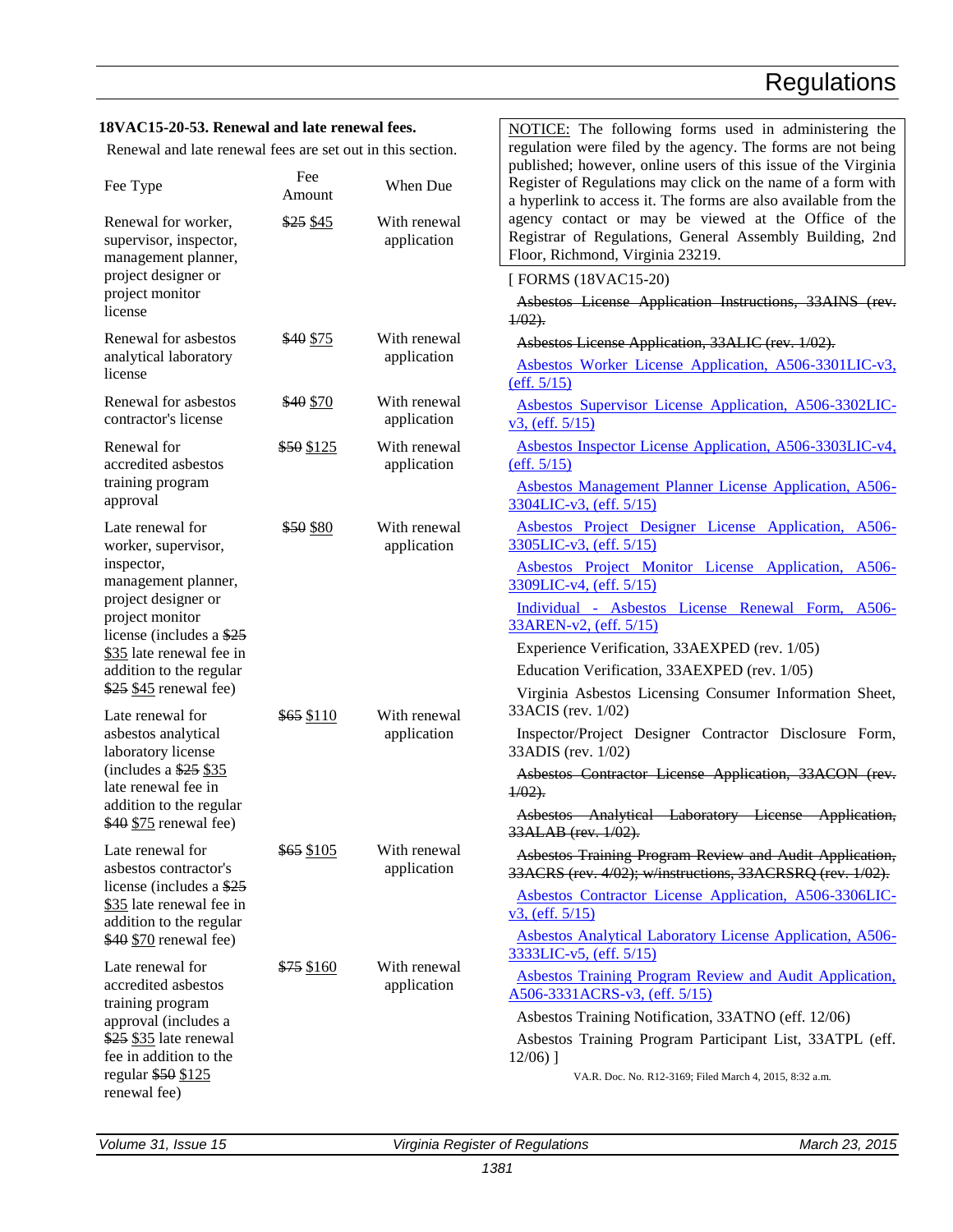#### **Final Regulation**

<span id="page-17-0"></span>Title of Regulation: **18VAC15-20. Virginia Asbestos Licensing Regulations (amending 18VAC15-20-70, 18VAC15-20-470, 18VAC15-20-520).** 

Statutory Authority: §§ 54.1-201 and 54.1-501 of the Code of Virginia.

Effective Date: May 1, 2015.

Agency Contact: Trisha Henshaw, Executive Director, Virginia Board for Asbestos, Lead, and Home Inspectors, 9960 Mayland Drive, Suite 400, Richmond, VA 23233, telephone (804) 367-8595, FAX (866) 350-5354, or email alhi@dpor.virginia.gov.

#### Summary:

*The amendments (i) allow a licensee or an accredited asbestos training provider to renew a license or accredited asbestos training program up to 12 months after the expiration of the license or accreditation without reapplying as a new applicant, (ii) extend the time frame for accredited asbestos training providers to submit course participant lists to 10 business days, and (iii) no longer require two instructors for most initial accredited asbestos training programs.*

Summary of Public Comments and Agency's Response: No public comments were received by the promulgating agency.

#### **18VAC15-20-70. Procedures for renewal.**

A. The department shall mail a renewal notice to each licensee and to each approved accredited asbestos training program at the last known address. The notice shall outline the procedures for renewal and the renewal fee amount. Failure to receive the notice shall not relieve the licensee or the approved accredited asbestos training program of the obligation to renew in a timely fashion.

B. Prior to the expiration date shown on the license or approval letter, each licensed asbestos contractor and licensed asbestos analytical laboratory desiring to renew the license shall return the renewal notice together with the appropriate fee specified in 18VAC15-20-53 to the department. Should the licensee fail to receive the renewal notice, a copy of the current license may be submitted with the required fee.

C. Prior to the expiration date shown on the individual's current license, the individual desiring to renew that license shall provide evidence of meeting the annual refresher training requirement for license renewal and the appropriate fee specified in 18VAC15-20-53. The board will accept any asbestos training programs that are approved by EPA/AHERA or the board. A copy of the training certificate documenting the successful completion of the refresher training for the license discipline being renewed and meeting the requirements outlined in this chapter shall accompany the renewal notice and fee.

D. Prior to the expiration date shown on the approval letter, each accredited asbestos training program desiring to renew the approval shall return the renewal notice to the department together with the following:

1. Appropriate fee specified in 18VAC15-20-53.

2. Any changes made to the training program.

3. Dates on which the training material was last updated.

4. Statement indicating that the training program continues to meet the regulation requirements established in this chapter.

Should an approved accredited asbestos training program fail to receive the renewal notice, a letter indicating the desire to renew and the applicable fee may be submitted.

E. Project monitors who also hold a valid Virginia asbestos supervisor or project designer license may meet the renewal training requirements by completing the supervisor refresher or project designer refresher, whichever is applicable. Project monitors who hold only a project monitor license shall complete an accredited asbestos project monitor refresher training program to meet the renewal training requirements.

F. Annual refresher training certificates shall only be used once to renew an individual license.

G. Each license and each accredited asbestos training program approval that is not renewed within 30 days of the expiration date on the license or approval shall be subject to late renewal fees as established in 18VAC15-20-53.

H. Each license and each approved accredited asbestos training program not renewed within  $s$ ix 12 months after the expiration date shall not be renewed and the licensee or approved accredited asbestos training program shall apply for a new license or new approval.

#### **18VAC15-20-470. Recordkeeping and provision of records to the board.**

A. The training manager shall notify the board no less than 48 hours prior to the start date of any accredited asbestos training program.

B. The training manager shall provide an updated notification when an accredited asbestos training program will begin on a date other than the start date specified in the original notification as follows:

1. For accredited asbestos training programs beginning prior to the start date provided to the board, an updated notification must be received by the board at least 48 hours before the new start date.

2. For accredited asbestos training programs beginning after the start date provided to the board, an updated notification must be received by the board at least 48 hours before the start date provided to the board.

C. The training manager shall update the board of any change in location of an accredited asbestos training program at least 48 hours prior to the start date provided to the board.

D. The training manager shall update the board regarding any accredited asbestos training program cancellations or any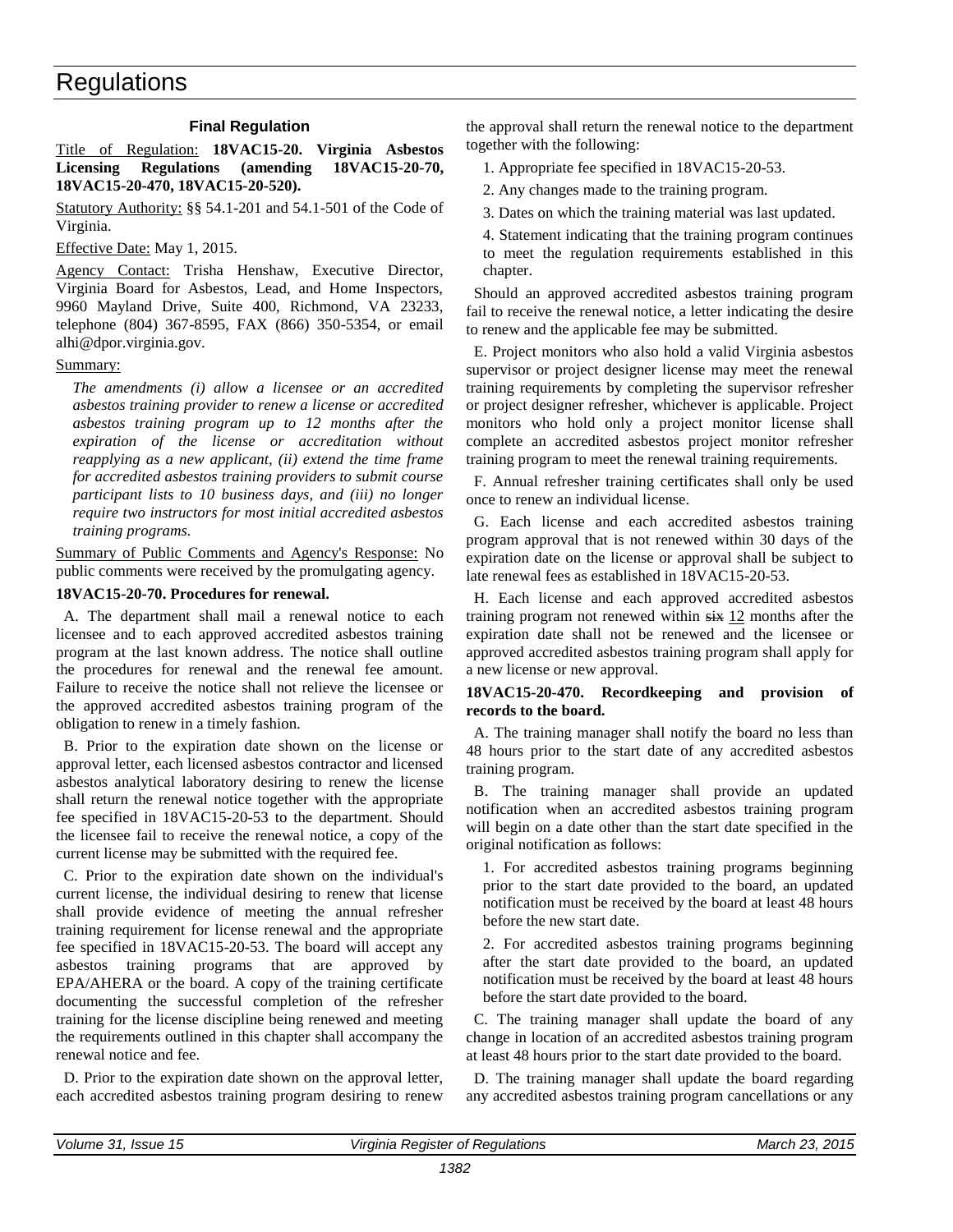<span id="page-18-0"></span>other change to the original notification at least 48 hours prior to the start date provided to the board. This requirement shall not apply to situations or circumstances beyond the control of the training provider.

E. Each notification, including updates, shall include the following:

1. Notification type (original, update, cancellation).

2. Training program name, Virginia accreditation number, address, and telephone number.

3. Course discipline, type (initial/refresher), and the language in which the instruction will be given.

- 4. Dates and times of training.
- 5. Training locations, telephone number, and address.
- 6. Principal instructor's name.

7. Training manager's name and signature.

F. For all accredited asbestos training programs approved by the board, the training provider shall keep a training program participant list of all of the individuals attending the accredited asbestos training program. The training program participant list shall contain the following minimum information:

1. Training program name, Virginia accreditation number, address, and telephone number.

- 2. Course discipline and type (initial/refresher).
- 3. Dates of training.
- 4. Location of training program presentation.

5. Each participant's name, address, social security number, course completion certificate number, and course test score.

- 6. Principal instructor's name.
- 7. Training manager's name and signature.

G. The training program participant list shall be completed by the training program principal instructor and training program participants daily.

H. The training program participant list shall be retained by the training provider for three years following the date of completion of the training program.

I. The training manager shall provide to the board the accredited asbestos training program participant list no later than 24 hours 10 business days following the training program completion.

J. Notifications and training program participant lists shall be submitted electronically in the manner established by the board specifically to receive this documentation using a sample form designed by and available from the board. Any variation upon this procedure shall be approved by the board prior to submission.

K. The training provider shall retain all examinations completed by training program participants for a period of three years.

L. The department shall not recognize training certificates from approved training providers that fail to notify or fail to provide a training program participant list.

#### **18VAC15-20-520. Number of instructors required to provide training.**

A. The board strongly recommends a minimum of two instructors to teach an accredited asbestos initial worker training program.

B. At least two instructors shall be used for each supervisor, inspector, management planner, project designer and project monitor initial accredited asbestos training program.

C. B. One instructor is adequate per accredited asbestos refresher training program.

D. C. At least one instructor shall be in the classroom and available to the students at all times during the accredited asbestos training program.

VA.R. Doc. No. R13-3645; Filed March 3, 2015, 3:36 p.m.

#### **Final Regulation**

Title of Regulation: **18VAC15-30. Virginia Lead-Based Paint Activities Regulations (amending 18VAC15-30-167, 18VAC15-30-400).** 

Statutory Authority: §§ 54.1-201 and 54.1-501 of the Code of Virginia.

Effective Date: May 1, 2015.

Agency Contact: Trisha Henshaw, Executive Director, Virginia Board for Asbestos, Lead, and Home Inspectors, 9960 Mayland Drive, Suite 400, Richmond, VA 23233, telephone (804) 367-8595, FAX (866) 350-5354, or email alhi@dpor.virginia.gov.

#### Summary:

*The amendments (i) allow a licensee or an accredited lead training provider to renew a license or accreditation up to 12 months after the expiration of the license or accreditation without reapplying as a new applicant and (ii) require only one unique number for certificates of completion issued at the conclusion of training programs by accredited lead training providers.*

Summary of Public Comments and Agency's Response: No public comments were received by the promulgating agency.

#### **18VAC15-30-167. Late renewal.**

A. If the renewal fee is not received by the board within 30 days after the expiration date printed on the license or accredited lead training program approval, a late renewal fee shall be required in addition to the renewal fee.

B. Any licensee or accredited lead training provider who fails to renew his license or accredited lead training program approval within six 12 months after the expiration date on the license or approval shall not be permitted to renew and shall apply as a new applicant.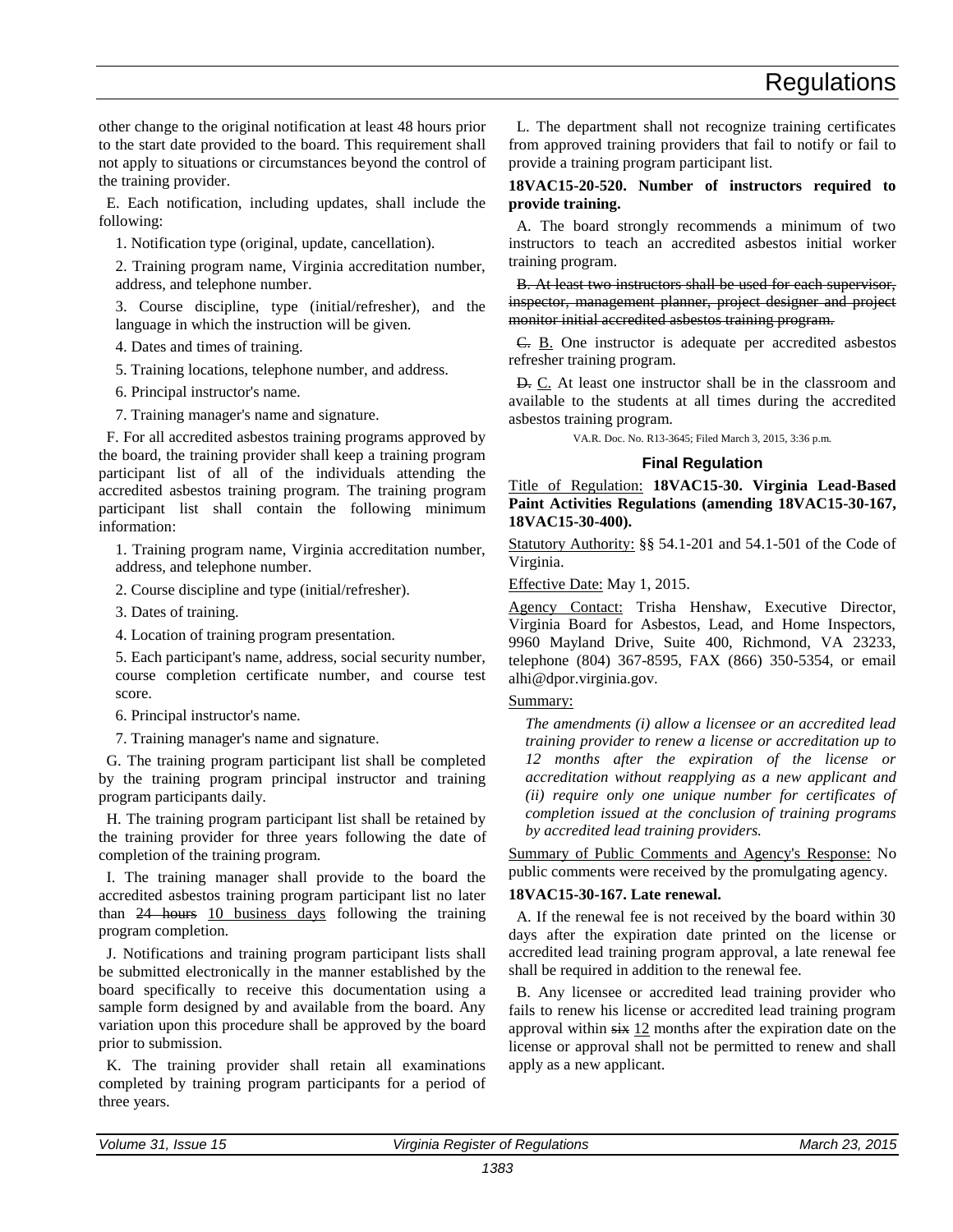#### <span id="page-19-0"></span>**18VAC15-30-400. Certificates of completion.**

Accredited lead training programs shall issue unique course completion certificates to each individual who successfully completes the course requirements. The course completion certificate shall include:

1. A unique certificate number.

2. The name, a unique identification number, and address of the individual.

3. The name of the particular course that the individual completed.

4. Dates of course completion/test passage.

5. Expiration date. Training certificates shall expire three years from the date of course completion. If the accredited lead training program offers a proficiency test, the training certificates shall expire five years from the date of course completion.

6. Name, address, and telephone number of the training provider.

7. Name and signature of the training manager and principal instructor.

VA.R. Doc. No. R13-3644; Filed March 3, 2015, 3:37 p.m.

#### **Final Regulation**

#### Title of Regulation: **18VAC15-40. Virginia Certified Home Inspectors Regulations (amending 18VAC15-40-90).**

Statutory Authority: §§ 54.1-201 and 54.1-501 of the Code of Virginia.

Effective Date: May 1, 2015.

Agency Contact: Trisha L. Henshaw, Executive Director, Virginia Board for Asbestos, Lead, and Home Inspectors, 9960 Mayland Drive, Suite 400, Richmond, VA 23233, telephone (804) 367-8595, FAX (866) 350-5354, or email alhi@dpor.virginia.gov.

#### Summary:

*The amendment removes the requirement that home inspectors whose certificates have been expired for more than two years retake a written competency examination when applying as a new applicant.*

Summary of Public Comments and Agency's Response: A summary of comments made by the public and the agency's response may be obtained from the promulgating agency or viewed at the office of the Registrar of Regulations.

#### **18VAC15-40-90. Reinstatement.**

A. If the requirements for renewal of a certificate, including receipt of the fee by the board, are not completed by the certificate holder within six months after the expiration date noted on the certificate, a reinstatement fee shall be required.

B. All applicants for reinstatement shall meet all requirements set forth in 18VAC15-40-30, 18VAC15-40-72 and 18VAC15-40-80.

C. A certificate may be reinstated for up to two years following the expiration date with payment of the reinstatement fee. After two years, the certificate shall not be reinstated under any circumstances and the applicant shall apply as a new applicant, requiring the applicant to retake the examination.

VA.R. Doc. No. R13-3643; Filed March 3, 2015, 3:37 p.m.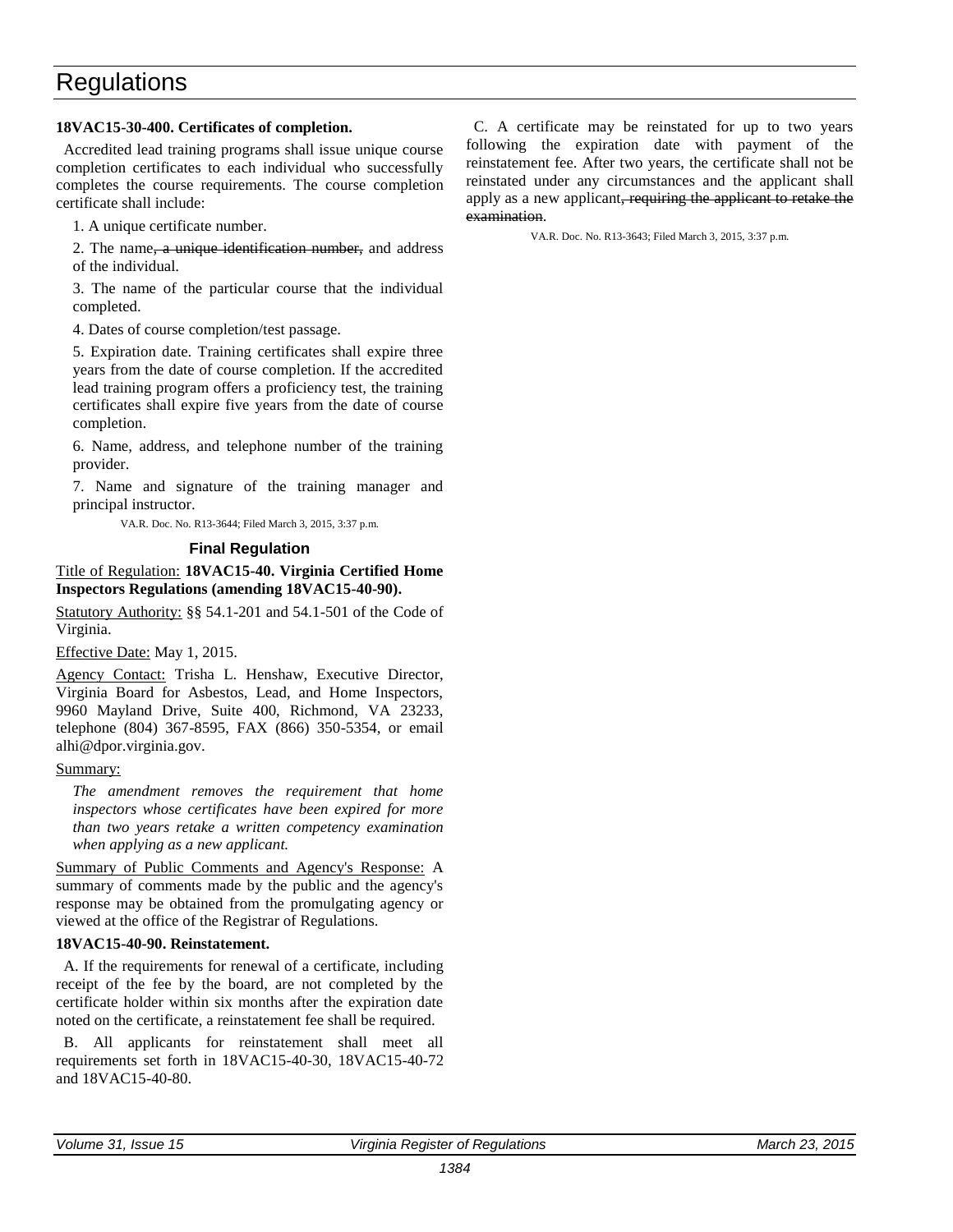#### <span id="page-20-0"></span>EXECUTIVE ORDER NUMBER 38 (2015)

#### **Declaration of a State of Emergency for the Commonwealth of Virginia Due to Major Winter Storm**

#### Importance of the Issue

On this date, February 16, 2015, I am declaring a state of emergency to exist for the Commonwealth of Virginia based on National Weather Service forecasts projecting major winter storms bringing the potential for significant snow across the Commonwealth.

The health and general welfare of the citizens require that state action be taken to help alleviate the conditions caused by this situation. The effects of these storms constitute a disaster wherein human life and public and private property are imperiled, as described in § 44-146.16 of the Code of Virginia.

Therefore, by virtue of the authority vested in me by § 44- 146.17 of the Code of Virginia, as Governor and as Director of Emergency Management, and by virtue of the authority vested in me by Article V, Section 7 of the Constitution of Virginia and by § 44-75.1 of the Code of Virginia, as Governor and Commander-in-Chief of the armed forces of the Commonwealth, and subject always to my continuing and ultimate authority and responsibility to act in such matters, I hereby confirm, ratify, and memorialize in writing my verbal orders issued on this date, February 16, 2015, whereby I am proclaiming that a state of emergency exists, and I am directing that appropriate assistance be rendered by agencies of both state and local governments to prepare for potential impacts of winter storms, to alleviate any conditions resulting from the storms, and to implement recovery and mitigation operations and activities so as to return impacted areas to prestorm conditions in so far as possible. Pursuant to § 44-  $75.1(A)(3)$  and  $(A)(4)$  of the Code of Virginia, I am also directing that the Virginia National Guard and the Virginia Defense Force be called forth to state active duty to be prepared to assist in providing such aid. This shall include Virginia National Guard assistance to the Virginia Department of State Police to direct traffic, prevent looting, and perform such other law enforcement functions as the Superintendent of State Police, in consultation with the State Coordinator of Emergency Management, the Adjutant General, and the Secretary of Public Safety and Homeland Security, may find necessary.

In order to marshal all public resources and appropriate preparedness, response, and recovery measures to meet this threat and recover from its effects, and in accordance with my authority contained in § 44-146.17 of the Code of Virginia, I hereby order the following protective and restoration measures:

A. Implementation by state agencies of the Commonwealth of Virginia Emergency Operations Plan (COVEOP), as amended, along with other appropriate state agency plans.

B. Activation of the Virginia Emergency Operations Center (VEOC) and the Virginia Emergency Response Team (VERT) to coordinate the provision of assistance to local governments. I am directing that the VEOC and VERT coordinate state actions in support of affected localities, other mission assignments to agencies designated in the COVEOP, and others that may be identified by the State Coordinator of Emergency Management, in consultation with the Secretary of Public Safety and Homeland Security, which are needed to provide for the preservation of life, protection of property, and implementation of recovery activities.

C. The authorization to assume control over the Commonwealth's state-operated telecommunications systems, as required by the State Coordinator of Emergency Management, in coordination with the Virginia Information Technologies Agency, and with the consultation of the Secretary of Public Safety and Homeland Security, making all systems assets available for use in providing adequate communications, intelligence, and warning capabilities f o r the incidents, pursuant to § 44-146.18 of the Code of Virginia.

D. The evacuation of areas threatened or stricken by effects of the winter storms as appropriate. Following a declaration of a local emergency pursuant to § 44-146.21 of the Code of Virginia, if a local governing body determines that evacuation is deemed necessary for the preservation of life or other emergency mitigation, response, or recovery effort, pursuant to § 44-146.17(1) of the Code of Virginia, I direct the evacuation of all or part of the populace therein from such areas and upon such timetable as the local governing body, in coordination with the VEOC, acting on behalf of the State Coordinator of Emergency Management, shall determine. Notwithstanding the foregoing, I reserve the right to direct and compel evacuation from the same and different areas and determine a different timetable both where local governing bodies have made such a determination and where local governing bodies have not made such a determination. Also, in those localities that have declared a local emergency pursuant to § 44-146.21 of the Code of Virginia, if the local governing body determines that controlling movement of persons is deemed necessary for the preservation of life, public safety, or other emergency mitigation, response, or recovery effort, pursuant to § 44-146.17(1) of the Code of Virginia, I authorize the control of ingress and egress at an emergency area, including the movement of persons within the area and the occupancy of premises therein upon such timetable as the local governing body, in coordination with the State Coordinator of Emergency Management and the VEOC, shall determine. Violations of any order to citizens to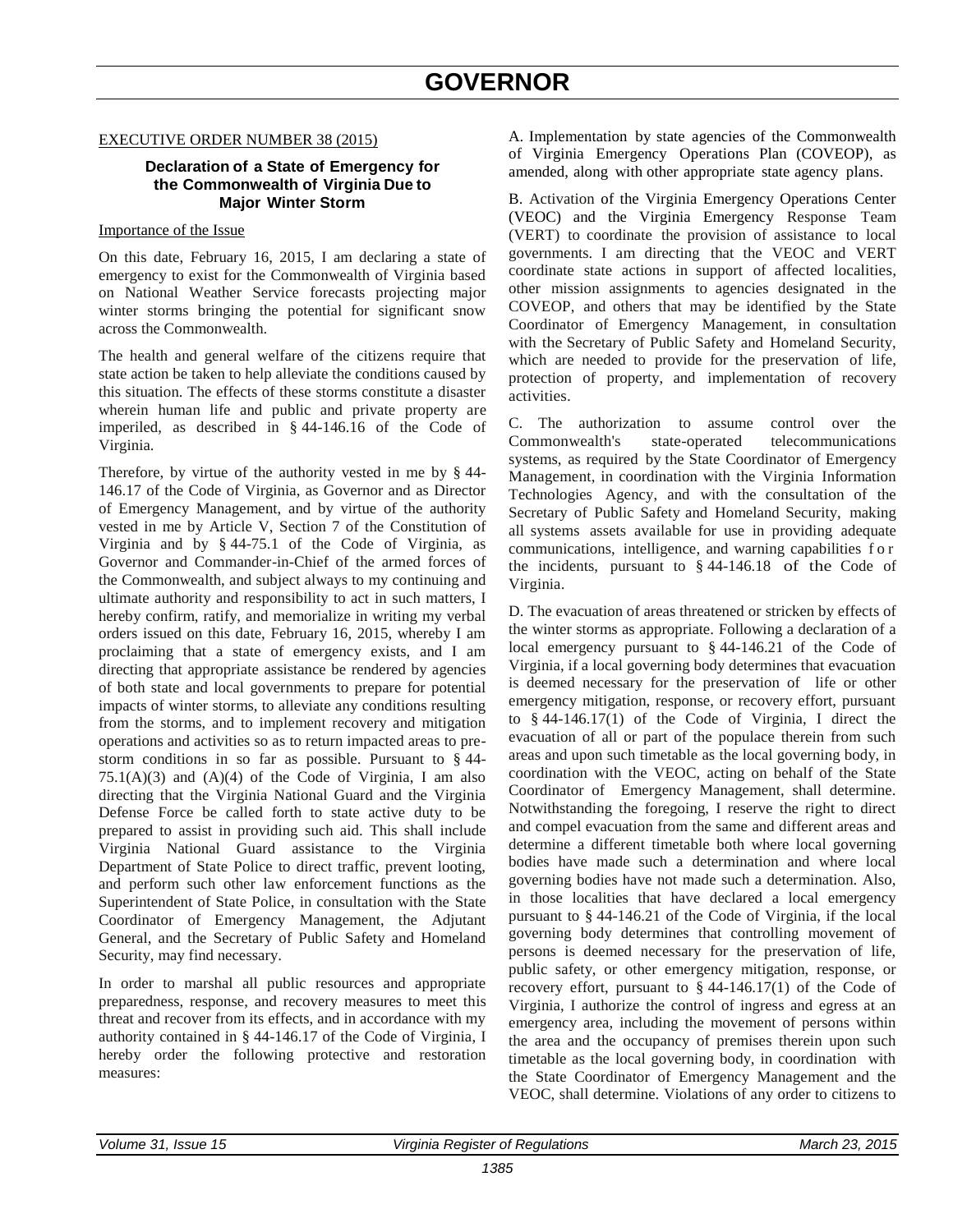### Governor

evacuate shall constitute a violation of this Executive Order and are punishable as a Class 1 misdemeanor.

E. The activation, implementation, and coordination of appropriate mutual aid agreements and compacts, including the Emergency Management Assistance Compact (EMAC), and the authorization of the State Coordinator of Emergency Management to enter into any other supplemental agreements, pursuant to § 44-146.17(5) and § 44-146.28:1 of the Code of Virginia, to provide for the evacuation and reception of injured and other persons and the exchange of medical, fire, police, National Guard personnel and equipment, public utility, reconnaissance, welfare, transportation, and communications personnel, equipment, and supplies. The State Coordinator of Emergency Management is hereby designated as Virginia's authorized representative within the meaning of the Emergency Management Assistance Compact, § 44-146.28:1 of the Code of Virginia.

F. The authorization of the Departments of State Police, Transportation, and Motor Vehicles to grant temporary overweight, over width, registration, or license exemptions to all carriers transporting essential emergency relief supplies, livestock or poultry, feed or other critical supplies for livestock or poultry, heating oil, motor fuels, and propane, or providing restoration of utilities (electricity, gas, phone, water, wastewater, and cable) in and through any area of the Commonwealth in order to support the disaster response and recovery, regardless of their point of origin or destination. Such exemptions shall not be valid on posted structures for restricted weight.

All over width loads, up to a maximum of 12 feet, and over height loads up to a maximum of 14 feet must follow Virginia Department of Motor Vehicles (DMV) hauling permit and safety guidelines.

In addition to described overweight/over width transportation privileges, carriers are also exempt from registration with the Department of Motor Vehicles. This includes vehicles en route and returning to their home base. The above-cited agencies shall communicate this information to all staff responsible for permit issuance and truck legalization enforcement.

Authorization of the State Coordinator of Emergency Management to grant limited exemption of hours of service by any carrier when transporting essential emergency relief supplies, passengers, property, livestock, poultry, equipment, food, feed for livestock or poultry, fuel, construction materials, and other critical supplies to or from any portion of the Commonwealth for purpose of providing direct relief or assistance as a result of this disaster, pursuant to § 52-8.4 of the Code of Virginia and Title 49 Code of Federal Regulations, Section 390.23 and Section 395.3.

The foregoing overweight/over width transportation privileges as well as the regulatory exemption provided by § 52-8.4(A) of the Code of Virginia, and implemented in 19VAC30-20-40(B) of the "Motor Carrier Safety Regulations," shall remain in effect for 30 days from the onset of the disaster, or until emergency relief is no longer necessary, as determined by the Secretary of Public Safety and Homeland Security in consultation with the Secretary of Transportation, whichever is earlier.

G. The discontinuance of provisions authorized in paragraph F above may be implemented and disseminated by publication of administrative notice to all affected and interested parties. I hereby delegate to the Secretary of Public Safety and Homeland Security, after consultation with other affected Cabinet Secretaries, the authority to implement this order as set forth in § 2.2-104 of the Code of Virginia.

H. The authorization of a maximum of \$450,000 in state sum sufficient funds for state and local governments mission assignments authorized and coordinated through the Virginia Department of Emergency Management that are allowable as defined by The Stafford Act. This funding is also available for state response and recovery operations and incident documentation. Out of this state disaster sum sufficient, funding is also authorized for the Department of Military Affairs for the state's portion of the eligible disaster related costs incurred for salaries, travel, and meals during mission assignments authorized and coordinated through the Virginia Department of Emergency Management.

I. The implementation by public agencies under my supervision and control of their emergency assignments as directed in the COVEOP without regard to normal procedures pertaining to performance of public work, entering into contracts, incurring of obligations or other logistical and support measures of the Emergency Services and Disaster Laws, as provided in § 44-146.28(b) of the Code of Virginia. Section 44-146.24 of the Code of Virginia also applies to the disaster activities of state agencies.

J. Designation of members and personnel of volunteer, auxiliary, and reserve groups including search and rescue (SAR), Virginia Associations of Volunteer Rescue Squads (VAVRS), Civil Air Patrol (CAP), member organizations of the Voluntary Organizations Active in Disaster (VOAD), Radio Amateur Civil Emergency Services (RACES), volunteer fire fighters, Citizen Corps Programs such as Medical Reserve Corps (MRCs), Community Emergency Response Teams (CERTs), and others identified and tasked by the State Coordinator of Emergency Management for specific disaster related mission assignments as representatives of the Commonwealth engaged in emergency services activities within the meaning of the immunity provisions of § 44-146.23(A) and (F) of the Code of Virginia, in the performance of their specific disaster-related mission assignments.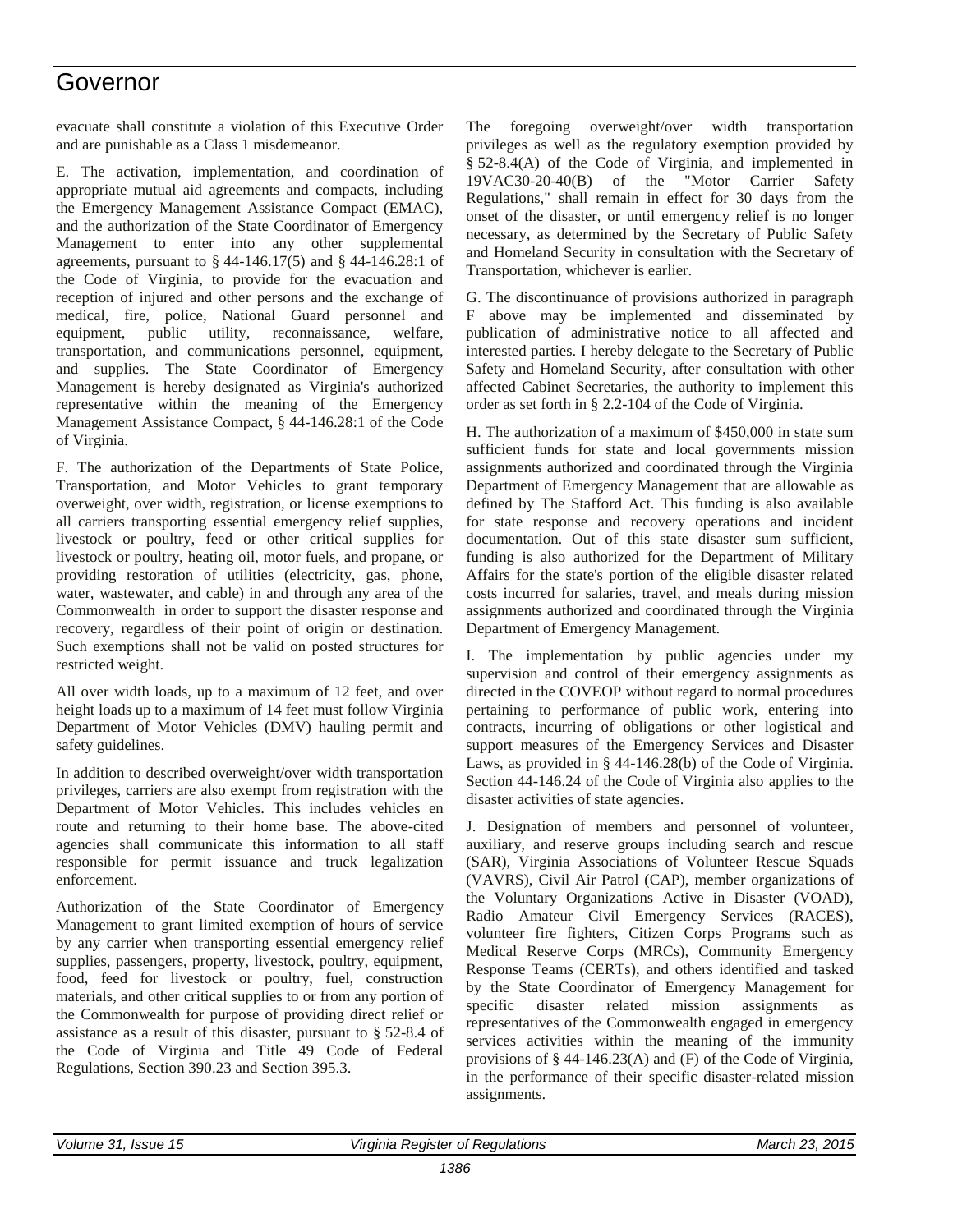K. The authorization of appropriate oversight boards, commissions, and agencies to ease building code restrictions and to permit emergency demolition, hazardous waste disposal, debris removal, emergency landfill siting, and operations and other activities necessary to address immediate health and safety needs without regard to time-consuming procedures or formalities and without regard to application or permit fees or royalties.

L. The activation of the statutory provisions in § 59.1-525 et seq. of the Code of Virginia related to price gouging. Price gouging at any time is unacceptable. Price gouging is even more reprehensible during a time of disaster after issuance of a state of emergency. I have directed all applicable executive branch agencies to take immediate action to address any verified reports of price gouging of necessary goods or services. I make the same request of the Office of the Attorney General and appropriate local officials. I further request that all appropriate executive branch agencies exercise their discretion to the extent allowed by law to address any pending deadlines or expirations affected by or attributable to these storms.

M. The following conditions apply to the deployment of the Virginia National Guard and the Virginia Defense Force:

1. The Adjutant General of Virginia, after consultation with the State Coordinator of Emergency Management, shall make available on state active duty such units and members of the Virginia National Guard and Virginia Defense Force and such equipment as may be necessary or desirable to assist in preparations for these storms and in alleviating the human suffering and damage to property.

2. Pursuant to § 52-6 of the Code of Virginia, I authorize the Superintendent of the Department of State Police to appoint any and all such Virginia Army and Air National Guard personnel called to state active duty as additional police officers as deemed necessary. These police officers shall have the same powers and perform the same duties as the State Police officers appointed by the Superintendent. However, they shall nevertheless remain members of the Virginia National Guard, subject to military command as members of the State Militia. Any bonds and/or insurance required by § 52-7 of the Code of Virginia shall be provided for them at the expense of the Commonwealth.

3. In all instances, members of the Virginia National Guard and Virginia Defense Force shall remain subject to military command as prescribed by § 44-78.1 of the Code of Virginia and are not subject to the civilian authorities of county or municipal governments. This shall not be deemed to prohibit working in close cooperation with members of the Virginia Departments of State Police or Emergency Management or local law enforcement or emergency management authorities or receiving guidance from them in the performance of their duties.

4. Should service under this Executive Order result in the injury or death of any member of the Virginia National Guard, the following will be provided to the member and the member's dependents or survivors:

a. Workers' Compensation benefits provided to members of the National Guard by the Virginia Workers' Compensation Act, subject to the requirements and limitations thereof; and, in addition,

b. The same benefits, or their equivalent, for injury, disability, and/or death, as would be provided by the federal government if the member were serving on federal active duty at the time of the injury or death. Any such federal-type benefits due to a member and his or her dependents or survivors during any calendar month shall be reduced by any payments due under the Virginia Workers' Compensation Act during the same month. If and when the time period for payment of Workers' Compensation benefits has elapsed, the member and his or her dependents or survivors shall thereafter receive full federal-type benefits for as long as they would have received such benefits if the member had been serving on federal active duty at the time of injury or death. Any federal-type benefits due shall be computed on the basis of military pay grade E-5 or the member's military grade at the time of injury or death, whichever produces the greater benefit amount. Pursuant to § 44-14 of the Code of Virginia, and subject to the availability of future appropriations which may be lawfully applied to this purpose, I now approve of future expenditures out of appropriations to the Department of Military Affairs for such federal-type benefits as being manifestly for the benefit of the military service.

5. The following conditions apply to service by the Virginia Defense Force:

a. Compensation shall be at a daily rate that is equivalent of base pay only for a National Guard Unit Training Assembly, commensurate with the grade and years of service of the member, not to exceed 20 years of service;

b. Lodging and meals shall be provided by the Adjutant General or reimbursed at standard state per diem rates;

c. All privately owned equipment, including, but not limited to, vehicles, boats, and aircraft, will be reimbursed for expense of fuel. Damage or loss of said equipment will be reimbursed, minus reimbursement from personal insurance, if said equipment was authorized for use by the Adjutant General in accordance with § 44-54.12 of the Code of Virginia;

d. In the event of death or injury, benefits shall be provided in accordance with the Virginia Workers' Compensation Act, subject to the requirements and limitations thereof.

Upon my approval, the costs incurred by state agencies and other agents in performing mission assignments through the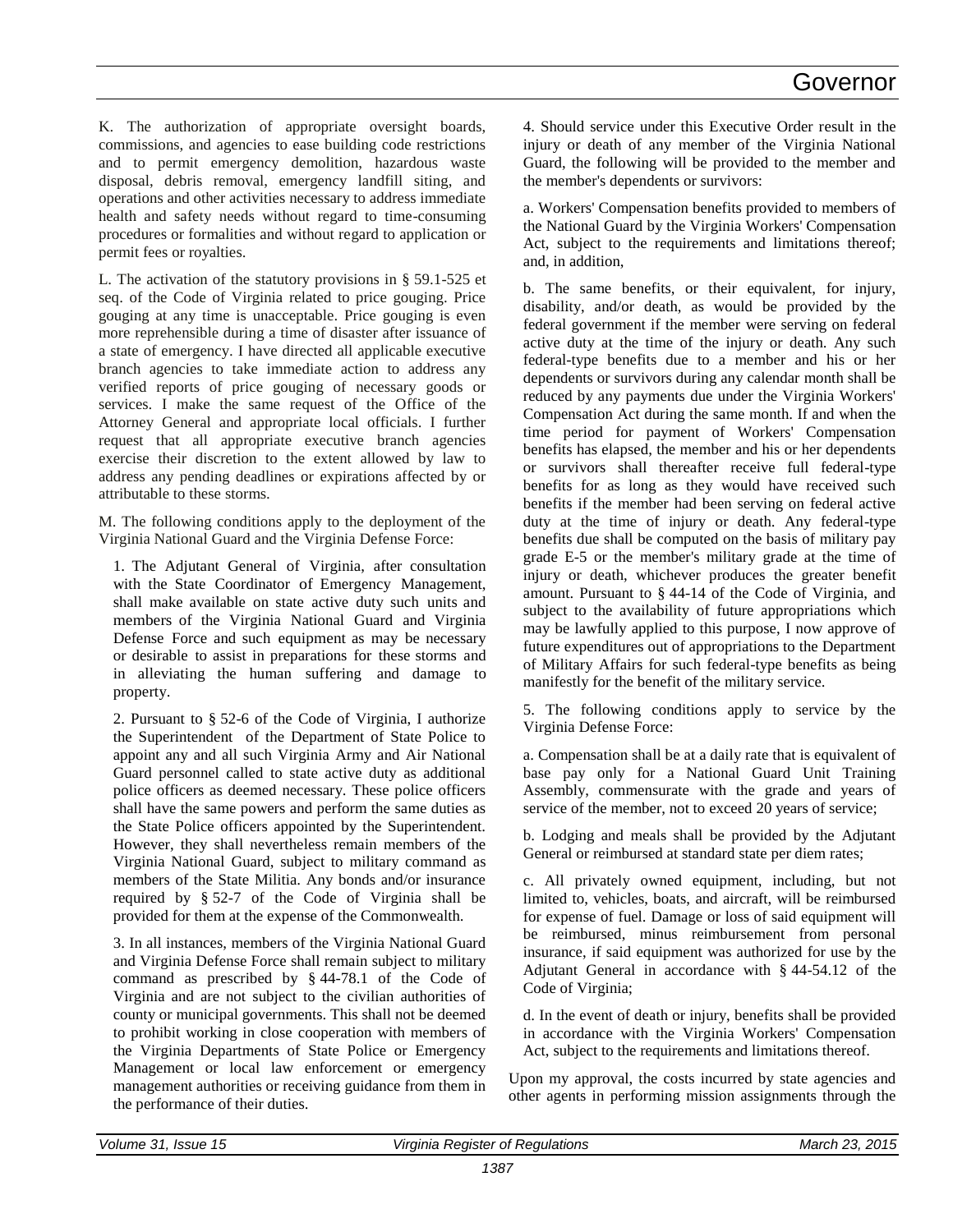### Governor

VEOC of the Commonwealth as defined herein and in § 44- 146.28 of the Code of Virginia, other than costs defined in the paragraphs above pertaining to the Virginia National Guard and pertaining to the Virginia Defense Force, in performing these missions shall be paid from state funds.

#### Effective Date of this Executive Order

This Executive Order shall be effective February 16, 2015, and shall remain in full force and effect until Apri1 15, 2015, to deal with any winter storms or incidents during this period, unless sooner amended or rescinded by further executive order. Termination of the Executive Order is not intended to terminate any federal-type benefits granted or to be granted due to injury or death as a result of service under this Executive Order.

Given under my hand and under the Seal of the Commonwealth of Virginia, this 24th day of February, 2015.

/s/ Terence R. McAuliffe Governor

#### EXECUTIVE ORDER NUMBER 39 (2015)

#### **Launching "Cyber Virginia"and the Virginia Cyber Security Commission**

#### Importance of the Issue

The Commonwealth of Virginia is proud of its distinguished history and exemplary record of exceptional cyber security operations in support of state agencies and operations. As is reflected in the strong presence of state, federal, military, and private cyber security businesses, assets, and activities throughout the Commonwealth, Virginia stands poised to take advantage of its unique resources. The Commonwealth is resolute in its dedication to garnering the expertise of leaders in cyber security in order to mitigate risks and safeguard the highest level of security for government infrastructure networks, foster cyber security education and awareness, incorporate innovative and best practices to protect data statewide, bolster business investment with public private partnerships, and proactively enhance its national standing as one of the preeminent leaders in the cyber security arena.

Threats to critical systems present a growing and complex challenge. In order to guard against the risks and marshal appropriate resources to meet potential threats, it is important to incorporate optimal policies and develop enhanced standards to protect the Commonwealth's cyber security infrastructure from unforeseen incidents. While rapidly advancing technologies create substantial security risks, they also present significant opportunities for producing more efficient and protected proprietary networks, strengthening the Commonwealth's cyber security framework, and advancing vital prospects for economic development.

Virginia's cyber security businesses are at the forefront to prospectively benefit from federally appropriated funds that

are among the few expected to increase in future years. Virginia's cyber security firms are seeking to export their technologies, goods and services to global markets in the public and private sectors. Further, with military assets, related defense activities and, more generally, the critical need for secure business data, the Commonwealth must cultivate conditions to attract and retain as well as secure a competitive advantage for cyber security companies in the marketplace. Promotion of the cyber security industry will produce a synergy to ensure growth of related cyber operations businesses and facilities, sustain a wide variety of high-skilled jobs for Virginians, and strengthen a culture of excellent cyber hygiene that is critical for the Commonwealth.

Cyber security instruction, training, and programs will be requisite components to prepare those currently seeking new occupational options as well as the next generation for the rapidly developing cyber security workplace. Focusing on cutting edge education and training will be essential for Virginia's cyber security workforce and economic development as occupations in the cyber security industry are highly in demand and among the fastest growing in the economy. Virginia continues to lead the nation in the concentration of technology workers, fed by a rich network of nationally-recognized information technology and cyber advanced degree programs at our universities.

#### Composition of the Commission

The Commission will consist of the Secretaries of Technology, Commerce and Trade, Public Safety, Education, Health and Human Resources, and Veterans Affairs and Homeland Security, and eleven (11) citizen members whose background shall include relevant expertise to be appointed by the Governor and serve at his pleasure. The Governor shall designate a Chairman and Vice Chairman from among the appointed members. The Governor may appoint additional persons to the Commission at his discretion.

#### Establishment of the Virginia Cyber Security Commission

Accordingly, by virtue of the authority vested in me as Governor under Article V of the Constitution of Virginia and under the laws of the Commonwealth, including but not limited to §§ 2.2-134 and 2.2-135 of the Code of Virginia, and subject to my continuing and ultimate authority and responsibility to act in such matters, I hereby establish the Virginia Cyber Security Commission.

#### Responsibilities of the Commission

The Commission's responsibilities shall include the following:

1. Identify high risk cyber security issues facing the Commonwealth of Virginia.

2. Provide advice and recommendations related to securing Virginia's state networks, systems, and data, including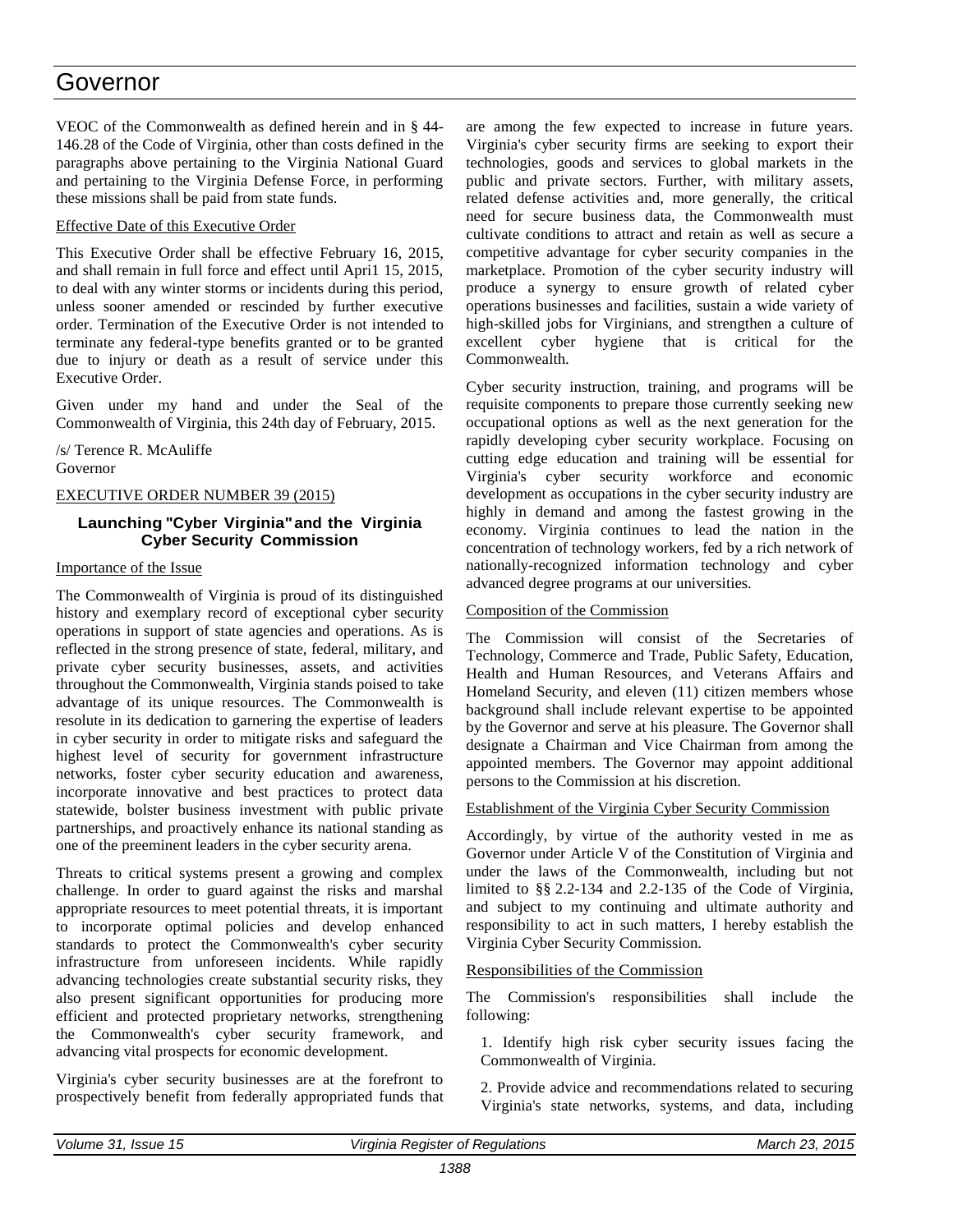interoperability, standardized plans and procedures, and evolving threats and best practices to prevent the unauthorized access, theft, alteration, and destruction of the Commonwealth's data.

3. Provide suggestions for the addition of cyber security to Virginia's Emergency Management and Disaster Response capabilities, including testing cyber security incident response scenarios, recovery and restoration plans, and coordination with the federal government - in consultation with the Virginia Information Technologies Agency.

4. Offer suggestions for promoting awareness of cyber hygiene among the Commonwealth's citizens, businesses and government entities.

5. Present recommendations for cutting edge science, technology, engineering and math (STEM) educational and training programs for all ages, including K-12, community colleges, universities, in order to foster an improved cyber security workforce pipeline and create cyber security professionals with a wide range of expertise.

6. Offer strategies to advance private sector cyber security economic development opportunities, including innovative technologies, research and development, and start-up firms, and maximize public-private partnerships throughout the Commonwealth.

7. Provide suggestions for coordinating the review of and assessing opportunities for cyber security private sector growth as it relates to military facilities and defense activities in Virginia.

#### Commission Staffing and Funding

Necessary staff support for the Commission's work during its continued existence shall be furnished by the Office of the Secretary of Technology, and such other agencies and offices as designated by the Governor. An estimated 500 hours of staff time will be required to support the work of the Commission.

Necessary funding to support the Commission and its staff shall be provided from federal funds private funds, and state funds appropriated for the same purposes as the Commission, as authorized by § 2.2-135 of the Code of Virginia, as well as any other private sources of funding that may be identified. Estimated direct costs for this Commission are \$5000.00. Commission members shall serve without compensation and shall receive reimbursement for expenses incurred in the discharge of their official duties.

The Commission shall serve in an advisory role, in accordance with § 2.2-2100 of the Code of Virginia and shall meet upon the call of the chairman at least three times per year. In addition, the Commission shall issue an annual report and any other reports and recommendations as necessary or as requested by the Governor.

Effective Date of the Executive Order

This Executive Order shall be effective upon its signing and shall remain in force and effect for one year from its signing, unless amended or rescinded by further executive order.

Given under my hand and under the Seal of the Commonwealth of Virginia, this 25th day of February, 2015.

/s/ Terence R. McAuliffe Governor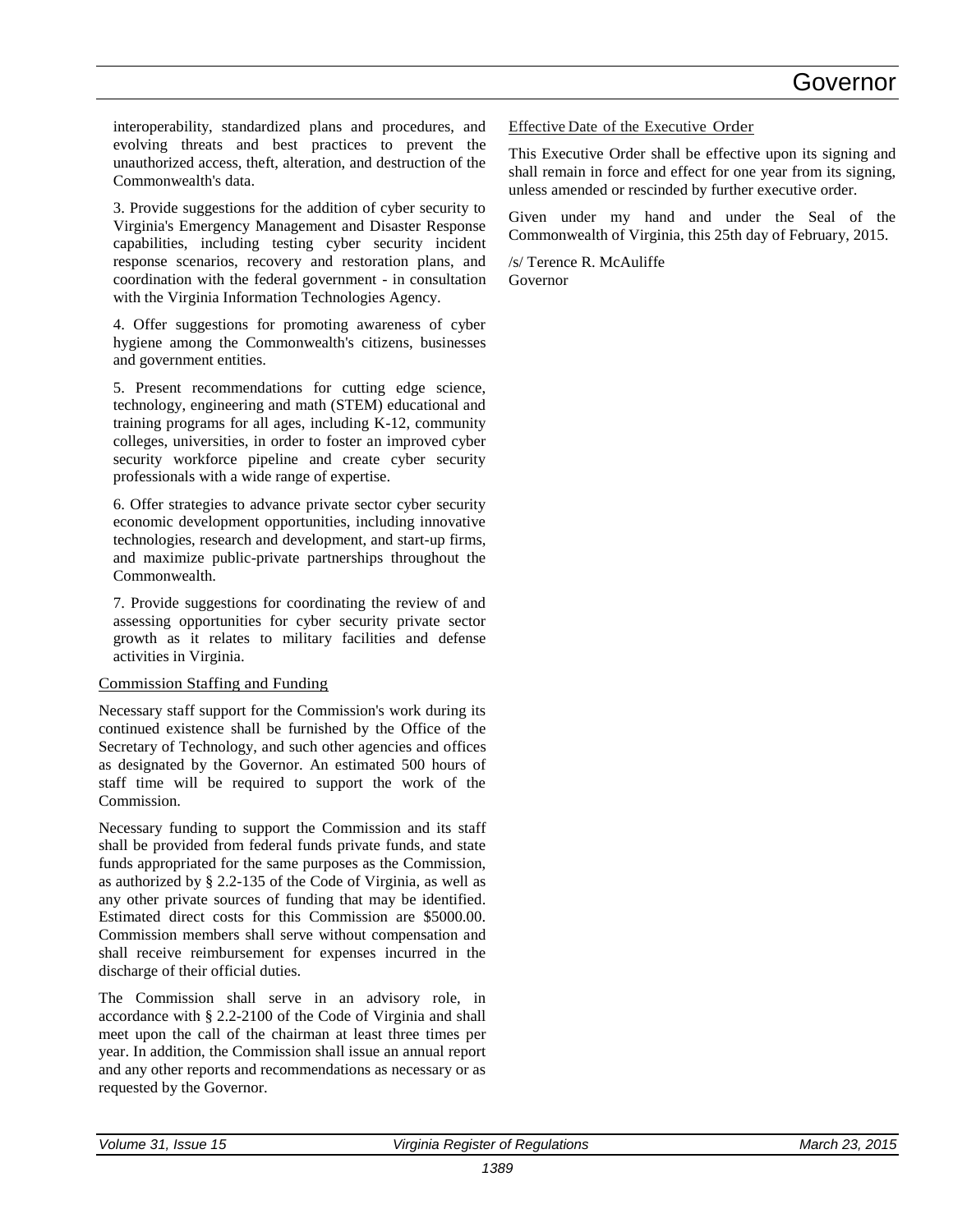# **GENERAL NOTICES/ERRATA**

#### <span id="page-25-0"></span>**DEPARTMENT OF ENVIRONMENTAL QUALITY**

#### **Local Steering Committee Meeting for a Water Quality Study (TMDL) of Long Meadow Run and Turley Creek**

Committee meeting: A local steering committee meeting will be held Wednesday, March 25, 2015, at 3 p.m. at the Massanutten Regional Library's Downtown Branch at 174 South Main Street, Harrisonburg, VA 22801. This meeting will be open to the public and all are welcome. In the case of inclement weather, the meeting will be postponed until Thursday, March 26, 2015, at 3 p.m. For more information, please contact Tara Sieber at [tara.sieber@deq.virginia.gov](mailto:tara.sieber@deq.virginia.gov) or telephone (540) 574-7870.

Purpose of notice: The Department of Environmental Quality (DEQ) and its contractors, Virginia Tech's Biological Systems Engineering Department, will discuss population data for the development of a water quality study known as a total maximum daily load (TMDL) for Long Meadow Run and Turley Creek. This meeting is an opportunity for local residents to share information about the area and its local streams.

Meeting description: The local steering committee will meet to discuss the draft TMDL document, discuss current costshare and best management practices installation in the watershed, and review next steps. Section 303(d) of the Clean Water Act and § 62.1-44.19:7 C of the Code of Virginia require DEQ to develop TMDLs for pollutants responsible for each impaired water contained in Virginia's § 303(d) TMDL Priority List and Report.

Description of study: Long Meadow Run and Turley Creek do not host a healthy and diverse population of aquatic life and subsequently were listed as impaired for the general benthic (aquatic life) water quality standard. This water quality study (TMDL) will review all data collected and determine the cause of the benthic impairment through a weight of evidence approach. Reductions and a TMDL for the cause of the impairment will be developed.

| <b>Stream</b>       | County               | <b>Impairment</b> |
|---------------------|----------------------|-------------------|
| Long Meadow<br>Run  | Rockingham<br>County | Aquatic Life      |
| <b>Turley Creek</b> | Rockingham<br>County | Aquatic Life      |

How to participate: The meetings of the local steering committee are open to the public and all interested parties are welcome. Written comments are always accepted. For more information or to submit written comments, please contact Tara Sieber, Department of Environmental Quality, Valley Regional Office, P.O. Box 3000, Harrisonburg, VA 22801, telephone (540) 574-7870, FAX (540) 574-7878, or email [tara.sieber@deq.virginia.gov.](mailto:tara.sieber@deq.virginia.gov)

#### **Total Maximum Daily Load Implementation Plan for the Hardware River Watershed**

The Department of Environmental Quality (DEQ) seeks written and oral comments from interested persons on the development of a total maximum daily load (TMDL) implementation plan for the Hardware River watershed (North Fork Hardware and Hardware Rivers) in Albemarle and Fluvanna Counties. The North Fork Hardware River and the Hardware River were first listed as impaired on the Virginia's § 303(d) TMDL Priority List and Report due to violations of the state's water quality standard for bacteria in 2006. The creeks have remained on the § 303(d) list for these impairments since then.

The impaired segment of the North Fork Hardware River extends 10.42 miles from the headwaters downstream to its confluence with the South Fork Hardware River. The impaired segment of Hardware River extends 23.03 miles from its confluence with the North Fork downstream to its confluence with the James River.

Section 303(d) of the Clean Water Act and § 62.1-44.19:7 C of the Code of Virginia require DEQ to develop TMDLs for pollutants responsible for each impaired water contained in Virginia's § 303(d) TMDL Priority List and Report. In addition, § 62.1-44.19:7 C of the Code of Virginia requires the development of an implementation plan (IP) for approved TMDLs. The IP should provide measurable goals and the date of expected achievement of water quality objectives. The IP should also include the corrective actions needed and their associated costs, benefits, and environmental impacts. DEQ completed bacteria TMDLs for the Hardware River and the North Fork Hardware in July 2007. The TMDLs were approved by the Environmental Protection Agency on April 10, 2008. The TMDL report is available on the DEQ website at [http://www.deq.virginia.gov/Programs/Water/Water](http://www.deq.virginia.gov/Programs/Water/WaterQualityInformationTMDLs/TMDL/TMDLDevelopment/ApprovedTMDLReports.aspx) [QualityInformationTMDLs/TMDL/TMDLDevelopment/App](http://www.deq.virginia.gov/Programs/Water/WaterQualityInformationTMDLs/TMDL/TMDLDevelopment/ApprovedTMDLReports.aspx) [rovedTMDLReports.aspx.](http://www.deq.virginia.gov/Programs/Water/WaterQualityInformationTMDLs/TMDL/TMDLDevelopment/ApprovedTMDLReports.aspx)

Two public meetings will be held at the northern and southern ends of the watershed to initiate the development of this TMDL implementation plan:

• Tuesday, March 31, 2015, at 6:30 p.m. at Victory Hall, 2nd Floor (401 Valley Street, Scottsville, VA)

• Thursday, April 9, 2015, at 6:30 p.m. at the North Garden Fire Hall (4907 Plank Road, North Garden, VA).

The public comment period for the March 31 meeting will end on April 30, 2015, and the comment period for the April 9 meeting will end on May 11, 2015. Written comments should include the name, address, and telephone number of the person submitting the comments and should be sent to Nesha McRae, Department of Environmental Quality, P.O. Box 3000, Harrisonburg, VA, 22801, telephone (540) 574- 7850, or email [nesha.mcrae@deq.virginia.gov.](mailto:nesha.mcrae@deq.virginia.gov)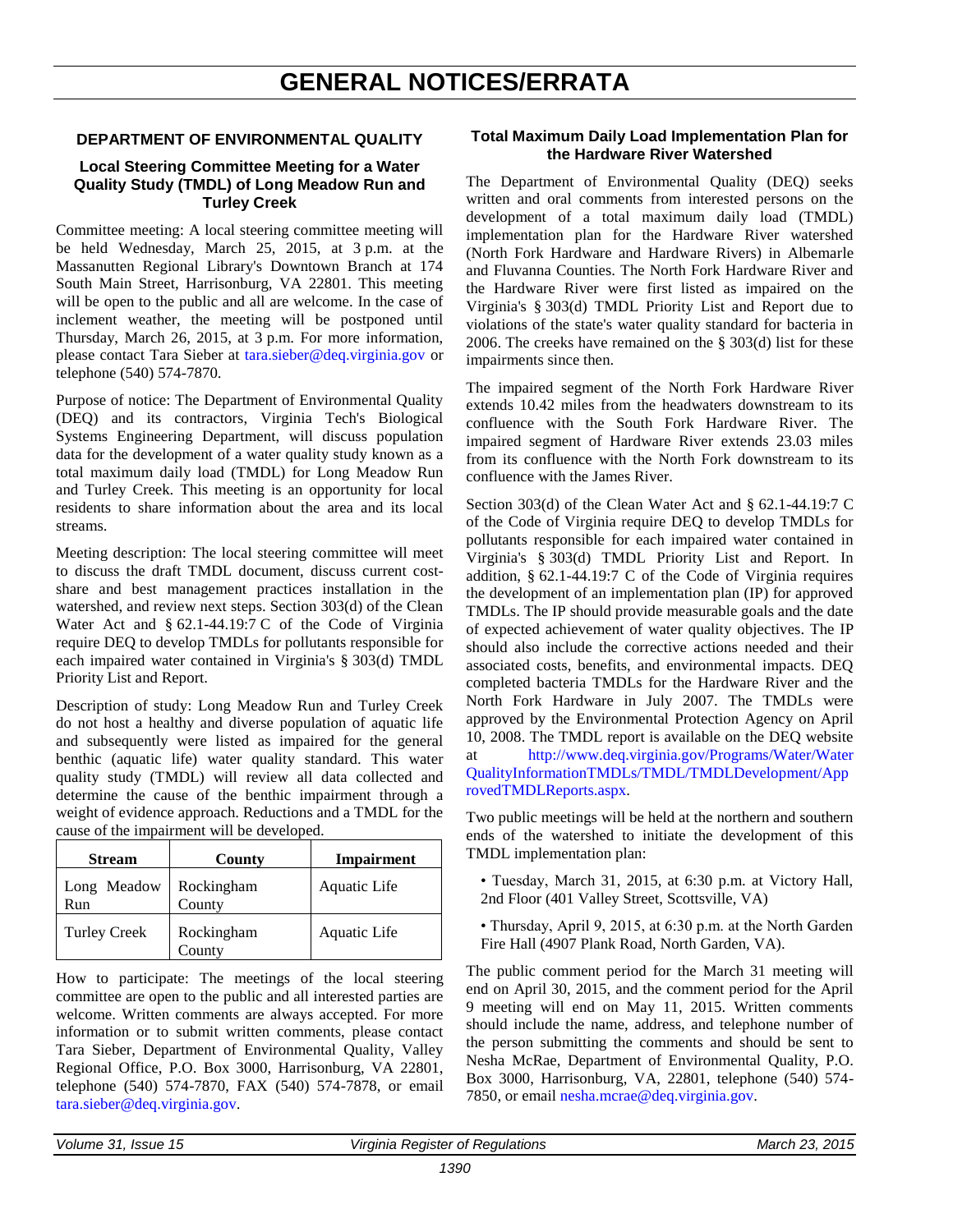#### **BOARD OF VETERINARY MEDICINE**

#### **Notice of Periodic Review and Small Business Impact Review**

Pursuant to Executive Order 17 (2014) and §§ 2.2-4007.1 and 2.2-4017 of the Code of Virginia, the Board of Veterinary Medicine is conducting a periodic review and small business impact review of **18VAC150-20, Regulations Governing the Practice of Veterinary Medicine**. The review of this regulation will be guided by the principles in Executive Order 17 (2014), available at [http://dpb.virginia.gov/regs/EO17.pdf.](http://dpb.virginia.gov/regs/EO17.pdf)

The purpose of this review is to determine whether this regulation should be repealed, amended, or retained in its current form. Public comment is sought on the review of any issue relating to this regulation, including whether the regulation (i) is necessary for the protection of public health, safety, and welfare or for the economical performance of important governmental functions; (ii) minimizes the economic impact on small businesses in a manner consistent with the stated objectives of applicable law; and (iii) is clearly written and easily understandable.

The comment period begins March 23, 2015, and ends April 22, 2015.

Comments may be submitted online to the Virginia Regulatory Town Hall at http://www.townhall.virginia.gov/L/Forums.cfm. Comments may also be sent to Elaine J. Yeatts, Agency Regulatory Coordinator, Department of Health Professions, 9960 Mayland Drive, Suite 300, Richmond, VA 23233, FAX (804) 527-4434, or email [elaine.yeatts@dhp.virginia.gov.](mailto:elaine.yeatts@dhp.virginia.gov)

Comments must include the commenter's name and address (physical or email) information in order to receive a response to the comment from the agency. Following the close of the public comment period, a report of both reviews will be posted on the Town Hall and a report of the small business impact review will be published in the Virginia Register of Regulations.

#### **STATE WATER CONTROL BOARD PUBLIC NOTICE**

#### **Proposed Consent Special Order for Chester Bowman**

An enforcement action has been proposed for Chester Bowman for violations in Franklin County, Virginia. The special order by consent addresses and resolves violations of environmental law and regulations. A description of the proposed action is available at the Department of Environmental Quality office named below or online at [www.deq.virginia.gov.](http://www.deq.virginia.gov/) Jerry Ford, Jr. will accept comments by email at [jerry.ford@deq.virginia.gov](mailto:Jerry.Ford@deq.virginia.gov) or postal mail at Department of Environmental Quality, Blue Ridge Regional Office, 3019 Peters Creek Road, Roanoke, VA 24019, from March 23, 2015, through April 22, 2015.

#### **Proposed Enforcement Action for the Fairfax County Board of Supervisors**

An enforcement action has been proposed for the Fairfax County Board of Supervisors for violations in Fairfax County. The order resolves violations of State Water Control Law stemming from sanitary sewer overflows from the Fairfax County Wastewater Collection System into Holmes Run and Hunting Creek in the Potomac River Basin. A description of the proposed action is available at the Department of Environmental Quality office named below or online at [www.deq.virginia.gov.](http://www.deq.virginia.gov/) Sarah Baker will accept comments by email at [sarah.baker@deq.virginia.gov,](mailto:sarah.baker@deq.virginia.gov) FAX at (703) 583-3821, or postal mail at Department of Environmental Quality, Northern Regional Office, 13901 Crown Court, Woodbridge, VA 22193, from March 24, 2015, through April 23, 2014.

#### **Proposed Consent Special Order for Mt. Gilead Full Gospel International Ministries**

An enforcement action has been proposed for Mt. Gilead Full Gospel International Ministries for alleged violations that occurred at the Mt. Gilead Youth Ministries Building complex located at 2501 Mt. Gilead Boulevard, Chesterfield, VA 23235. The State Water Control Board proposes to issue a consent special order to Mt. Gilead Full Gospel International Ministries to address noncompliance with State Water Control Law. A description of the proposed action is available at the Department of Environmental Quality office named below or online at [www.deq.virginia.gov.](http://www.deq.virginia.gov/) Cynthia Akers will accept comments by email at [cynthia.akers@deq.virginia.gov,](mailto:cynthia.akers@deq.virginia.gov) FAX at (804) 527-5106, or postal mail at Department of Environmental Quality, Piedmont Regional Office, 4949-A Cox Road, Glen Allen, VA 23060, from March 23, 2015, through April 22, 2015.

#### **VIRGINIA CODE COMMISSION**

#### **Notice to State Agencies**

**Contact Information:** *Mailing Address:* Virginia Code Commission, General Assembly Building, 201 North 9th Street, 2nd Floor, Richmond, VA 23219; *Telephone:* Voice (804) 786-3591; FAX (804) 692-0625; *Email:* [varegs@dls.virginia.gov.](varegs@dls.virginia.gov)

**Meeting Notices:** Section 2.2-3707 C of the Code of Virginia requires state agencies to post meeting notices on their websites and on the Commonwealth Calendar at [http://www.virginia.gov/connect/commonwealth-calendar.](http://www.virginia.gov/connect/commonwealth-calendar)

**Cumulative Table of Virginia Administrative Code Sections Adopted, Amended, or Repealed:** A table listing regulation sections that have been amended, added, or repealed in the *Virginia Register of Regulations* since the regulations were originally published or last supplemented in the print version of the Virginia Administrative Code is